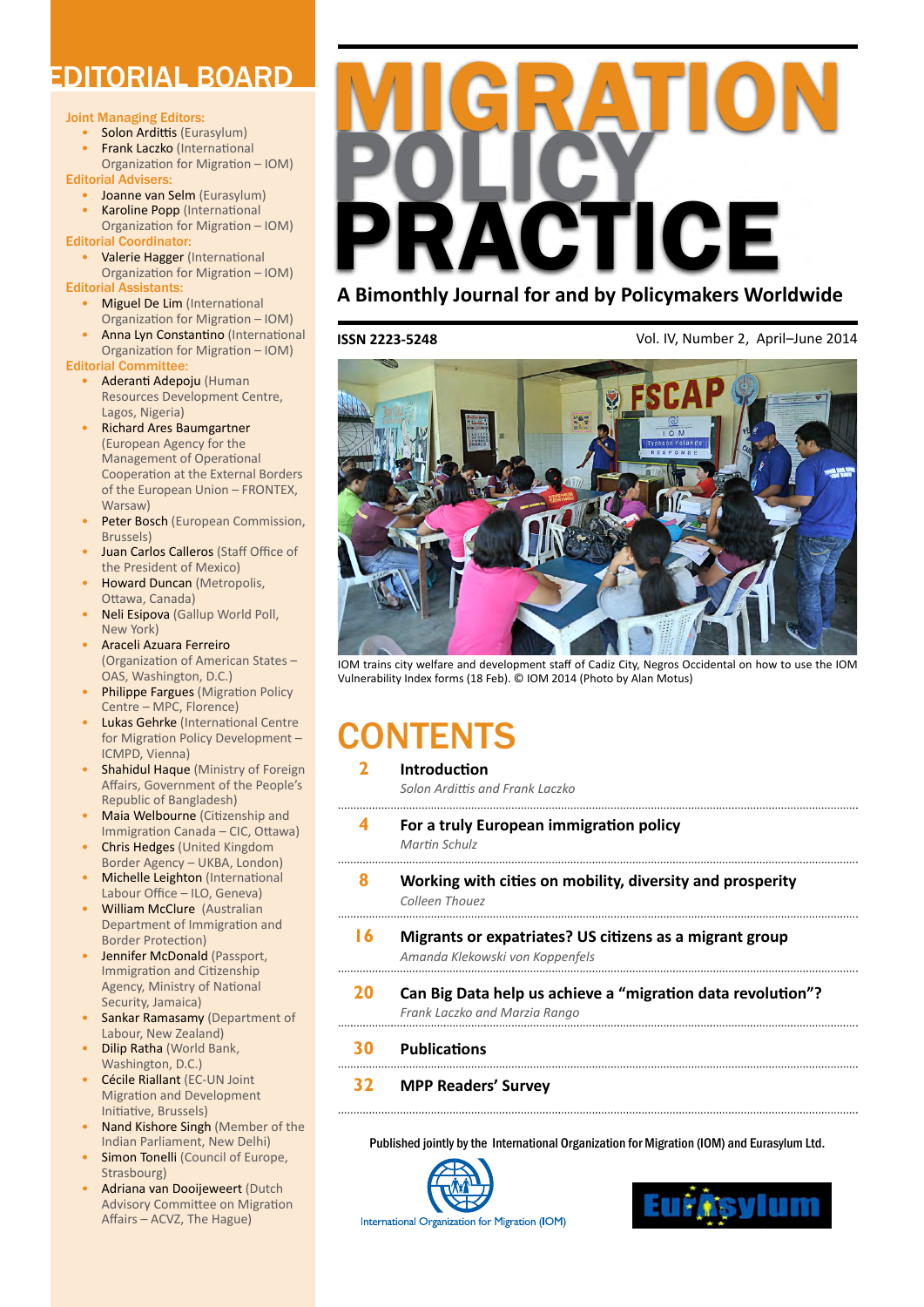# <span id="page-1-0"></span>Introduction

*Solon Ardittis and Frank Laczko<sup>1</sup>*

<sup>"</sup> In Europe, we need to get on urgently with the process of managing migration as best we can, in accordance with clear principles, so that migration can benefit our societies and our economies." In his n Europe, we need to get on urgently with the process of managing migration as best we can, in accordance with clear principles, so that migration lead article for this issue of *Migration Policy Practice*, European Parliament President **Martin Schulz** (until 18 June 2014) outlines his vision for the future of European immigration policy. According to Schulz, the management of the European Union's external borders should be a common European responsibility – not only a Maltese, Greek, Italian or Bulgarian issue. National and European efforts should therefore be steppedupandfullycoordinated. Atthesametime,the EU should uphold the right to international protection, including by making full use of the increased EU funds available for resettlement; testing the joint processing of asylum applications within the EU; focusing more on the integration of refugees in their host communities; and boosting the role of the European Asylum Support Office. In addition, with more than 430,000 asylum applications in the EU last year, and some national authorities being increasingly tested to the limit, the EU Temporary Protection Directive of 2001, which has never been implemented, should become an option where appropriate.  $\mathbf{a}$ 

According to Schulz, it is also important to fight the causes of migration rather than the migrants themselves. The EU should go further in developing preventive measures and making migration a key issue in all its international relations, particularly with transit countries in North Africa and countries of origin in the South and in the East. This includes fostering circular migration; working on the recognition of qualifications; focusing more on targeted funding for vocational training; and engaging more with diaspora communities.

On the other hand, according to Schulz, a wellorganized, orderly legal immigration should also be supported, with each country accepting its share of migrants, who should be integrated as full members of society, be free from discrimination and be able to contribute to the economy. Europe must get the skills it needs due to its ageing population and shrinking labour force, and European universities should remain magnets for the most gifted foreign students.

The second article in this issue of MPP, by **Colleen Thouez**, from the United Nations Institute for Training and Research (UNITAR), discusses the role of cities and regions in facilitating migrants' access to rights, benefits and services. According to Thouez, the close proximity of local authorities to their constituencies, that is, their direct experience of implementing policy, their potential to initiate multi-stakeholder dialogue and participatory decision-making, as well as the range of skills that they have often developed in spatial development planning, make them important actors on the global migration stage. This is also reflected in the fact that the impact of local government is now likely to be included in the new Sustainable Development Goals, which will emerge from discussions on the post-2015 development agenda. Thouez's article  $-$  which is based on observations resulting from two years of working with local government officials through the dedicated UNITAR training platform established in 2013, participation in closed-door meetings with city officials, partnerships with cities, and conversations with city leaders  $$ provides a range of recommendations for future action at the local and regional levels, including in the context of the first Mayoral Forum on Mobility, Migration and Development held in Barcelona from 19 to 20 June 2014.

The third article, by **Amanda Klekowski von Koppenfels**, Director of the MA Programme in International Migration at the University of Kent in Brussels, discusses a relatively unexplored area of migration policy, namely, the integration patterns and needs for assistance of migrants/expatriates from the North – in this case, US citizens. According to Klekowski von Koppenfels, "in researching migration, it becomes clear that many migrants – from the North, as well as

<sup>1</sup> Solon Ardittis is Managing Director of Eurasylum Ltd. Frank Laczko is Head of the Migration Research Division at IOM Headquarters in Geneva. They are the co-editors of *Migration Policy Practice*.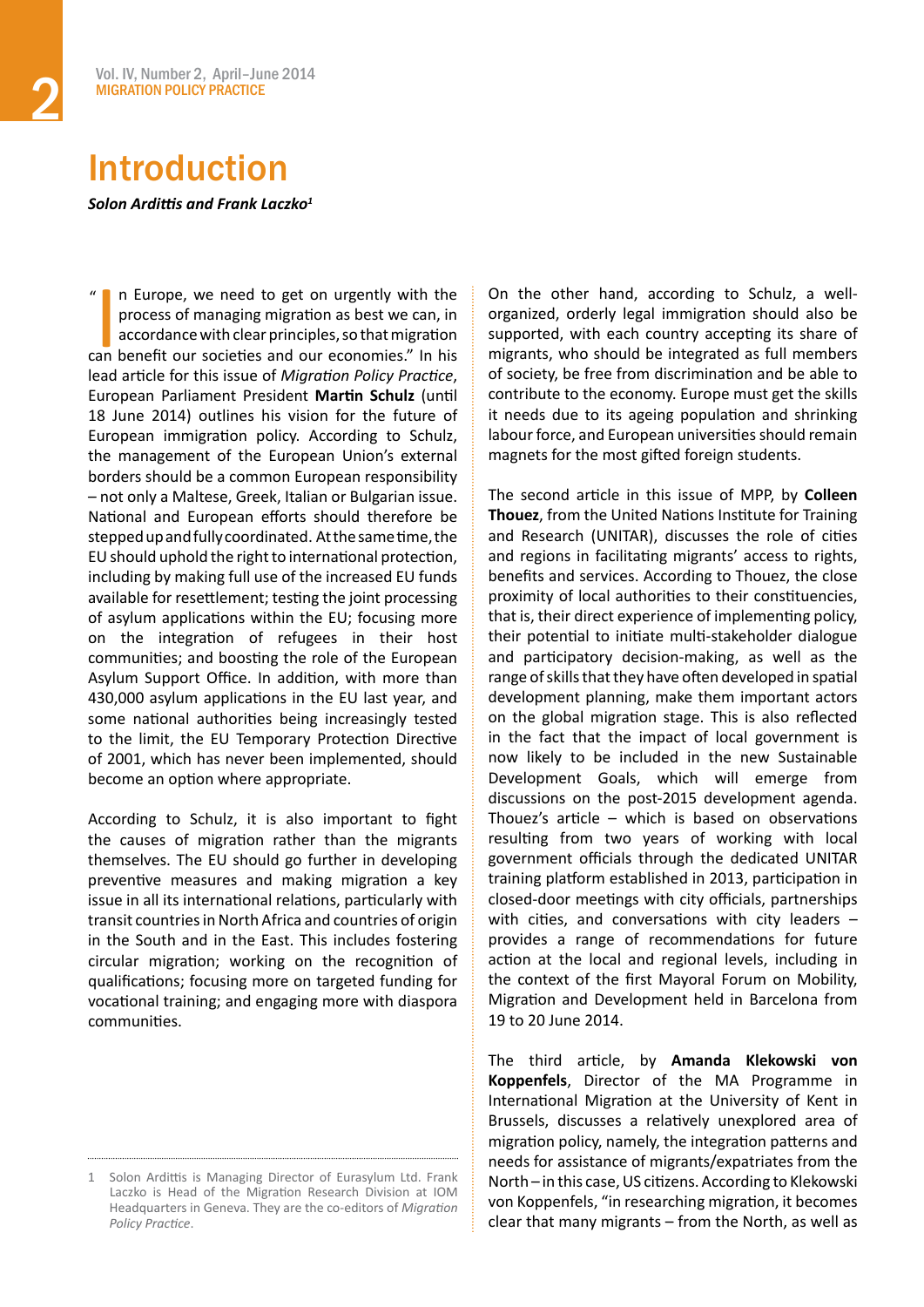the South – do not necessarily personify the attributes of their countries of nationality, such as wealth and stability, and may indeed be in need of assistance at some point during their migration trajectory. US citizens are one such group." Based on Klekowski von Koppenfels's empirical research, it appears that US citizens overseas do not necessarily embody the characteristics of the United States of America, and many have moved to Europe to be with a partner or spouse rather than, as might be often assumed, to take up jobs as highly skilled professionals. Survey data relating primarily to US citizens living in Europe shows that just over 40 per cent are employed full-time and nearly one-quarter are self-employed. Many remain in situations of underemployment, often working well below their level of education. Klekowski von Koppenfels therefore poses the question of whether US citizens in Europe are the expatriates who they are often seen to be or if, indeed, they should be perceived and treated as migrants, including in terms of access to appropriate services and assistance. According to Klekowski von Koppenfels, while establishing typologies and developing broad generalizations about migrant groups are important, perceiving migrants from the Global North as "something-otherthan-migrants" would only limit our understanding of the migration phenomenon overall.

The last article, by **Frank Laczko** and **Marzia Rango**  of the International Organization for Migration, explores how "Big Data" (i.e. the collection of large and complex data sets) might help to improve our understanding of migration trends around the world.

The article considers some of the advantages and disadvantages of using such data and illustrates, through concrete examples, the potential uses of Big Data for the study of migration. The article outlines, in particular, ways in which Big Data can be used to track post-disaster displacement using "call detail records"; identify modalities and determinants of mobile money transfers through other kinds of mobile phone data; estimate and predict migration flows and rates through the IP addresses of website logins and sent e-mails; infer migration trends and compare patterns of internal and international migration using geolocated social media data; and analyse transnational networks and diaspora groups or migration-related public discourse through social media content. The article concludes that while Big Data alone is not the solution to the current lack of timely and comparable data on migration, it can nevertheless provide very useful evidence on emerging migration trends. The challenge remains how best to harness the potential of using Big Data in the study of migratory trends within and across countries and how it can inform analyses of the impact of migration on the development of sending and receiving States, as well as on migrants' well-being.

We thank all the contributors to this issue of 'Migration Policy Practice' and encourage readers to contact us with topic suggestions for future articles. **We further invite readers to spare a couple of minutes to participate in a survey which we are launching this month in order to help us identify our readers' profiles, the institutions they represent and their primary interests in our journal. Should you wish to participate in this survey, please [click here.](https://www.surveymonkey.com/s/J3M7PS5)** 

"The EU should go further in developing preventive measures and making migration a key issue in all its international relations, particularly with transit countries in North Africa and countries of origin in the South and in the East." *- Martin Schulz*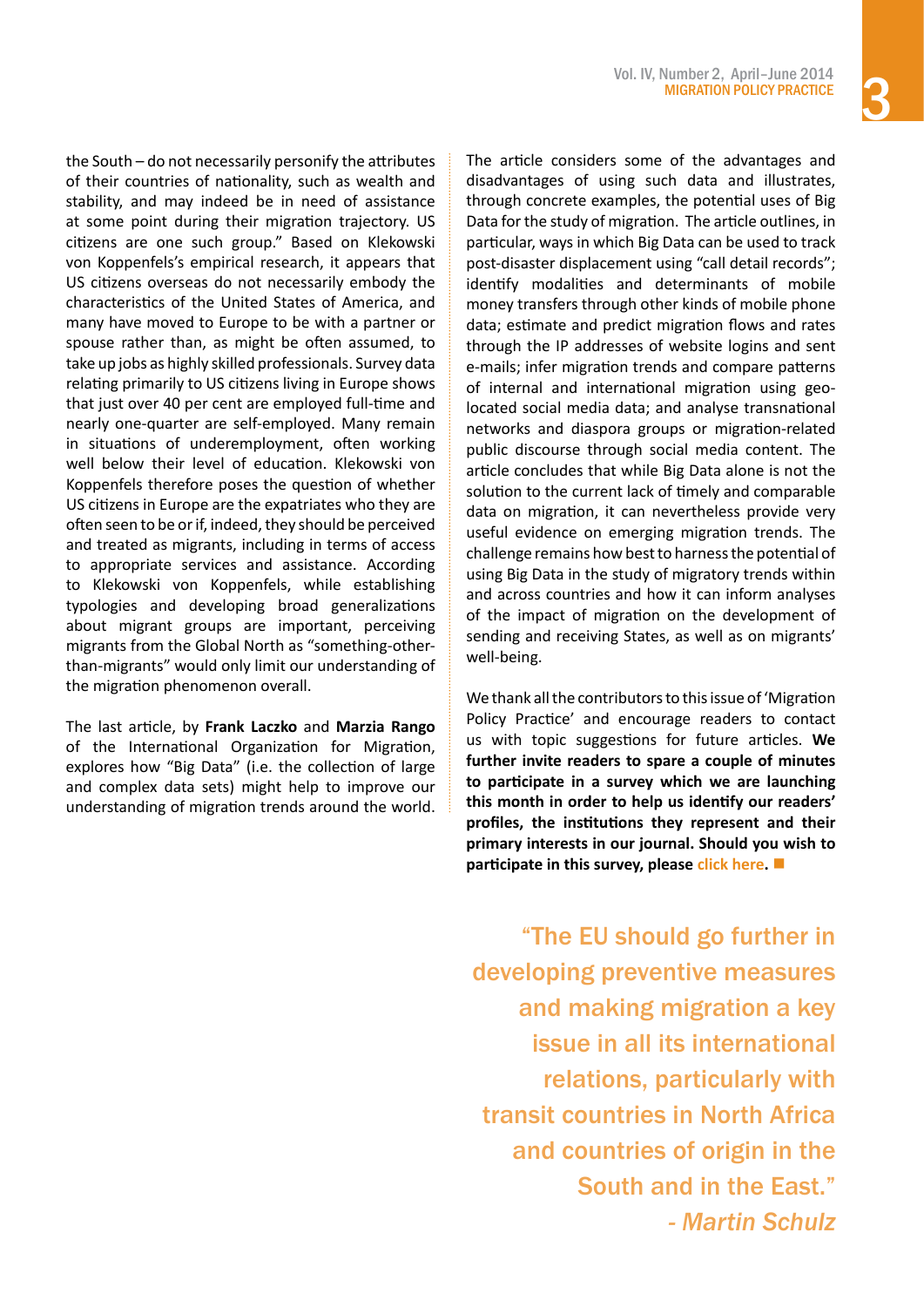<span id="page-3-0"></span>

# For a truly European immigration policy

*Martin Schulz<sup>1</sup>*

igration is one of those big questions that call on societies to consider values, humanity, the kind of societies they want to build and their position in the world today and in the future.

In Europe we need a sober assessment of the situation and get on urgently with the process of managing migration as best we can, in accordance with clear principles, so that migration can benefit our societies and our economies – and so that those arriving on our shores are given a chance to play a positive role.

First, I believe that if Europe pridesitself on being "the continent of human rights," we must act on our words and strive to uphold human life and dignity in the face of those who trample it. Every life counts and every single life lost on our shores – man, woman or child – is a stain on our civilization.

Second, I believe that Europe will never be an isolated continent – a fortress – but rather, as I put it before heads of States and governments in October 2013, it is a continent of migration and the sooner we face this fact, the better.

Third, I believe that the European Union provides clear added value in managing migration. How irresponsible it would be to create an area without internal border controls and at the same time leave migration to that area and the management of external borders entirely in the hands of individual countries. A continent of migration without a migration policy is perfectly absurd, and yet that is largely where we stand today.

Fourth, I believe that our common European action should take place in a spirit of loyalty and solidarity, with fair sharing of responsibility among all 28 Member States. We cannot continue with a situation where one country is Europe's lifeguard and another is Europe's refugee shelter, while some others say, "Not in my backyard!" No one should forget that it may be somebody else's crisis today, but it could be theirs tomorrow.

Fifth, I believe in an orderly, rule-based approach to migration which does everything it can to avoid driving desperate people into the hands of criminals, and which ensures consistent decision-making throughout the European Union.

Sixth, I believe that migration needs a long-term vision to cope with our long-term needs. To be specific, there is a need to:

- a. Make sure that the EU is able to attract the skills which it needs for its labour market;
- b. Develop new relationships with countries in our neighbourhood based on mutual respect and shared interests, especially in the Mediterranean.

Having outlined these six key principles, I consider it important to distinguish a number of issues:

# 1. Humanitarian emergencies and the management of external borders

For each person reaching our shores, we will never know for sure how many more have perished trying to do so. In 2011 an estimated 1,500 people died trying to cross the Mediterranean Sea – a grim record.

We all have in mind last year's tragedies off the coast of Lampedusa. These people left their homes because of famine and poverty, war and persecution; they handed their savings over to criminal gangs of traffickers and risked everything in the hope that they would find protection and a future in Europe. All they found was death. Yet the political will to make Lampedusa a turning point in the EU's migration policy is not clear in many places.

As the camera crews leave, the temptation is all too great to let those on the front line deal with the matter.

<sup>1</sup> Martin Schulz contributed this article as President of the European Parliament, a position from which he resigned on 18 June 2014. He is now the President of the Group of the Progressive Alliance of Socialists and Democrats in the European Parliament.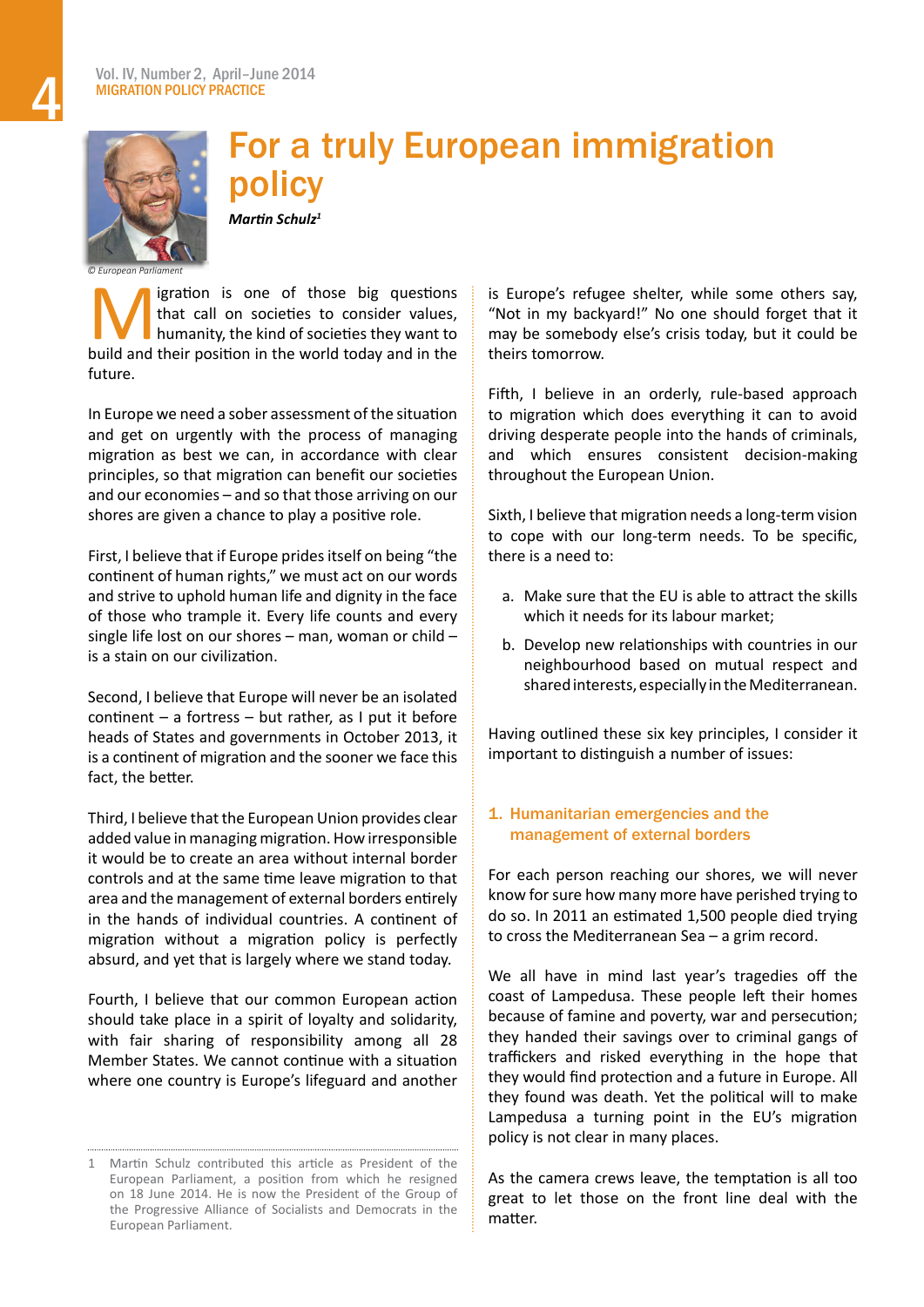Of course Europe cannot take in everyone. But we are the richest continent in the world. We can do more, particularly if we act together, if we look for solutions together, and shoulder our responsibilities together.

Less than 4 per cent of Syrian refugees have sought safety in Europe. Lebanon, with a population of under 5 million, now hosts more than 1 million Syrian refugees. Turkey, on the other hand, has over half a million Syrian refugees. A single camp in Jordan which I visited earlier this year houses one hundred thousand refugees, and they have just opened a new one, with a capacity of 130,000.

I believe that the management of the EU's outer borders is a common European responsibility and not a Maltese, Greek, Italian or Bulgarian issue. Securely and humanely managed external borders – this is a question of solidarity, and a European response is needed.

Those at either extreme of the political spectrum, who would rather do away with Frontex for ideological reasons or not provide it with adequate resources, are making a serious mistake. They are, in fact, advocating renationalization when what we need is common action. The scale of the task is daunting, and we are only starting to develop the right tools.

Last year the EU set up Eurosur (European Border Surveillance System) so that all relevant information can be shared to form a clear picture of the situation. In April 2014 we agreed on binding rules for rescue missions run by Frontex. This year so far, the Mare Nostrum operation, launched under the government of Enrico Letta, has already rescued at sea and disembarked around 15,000 people in Italy.

National and European efforts must be stepped up and fully coordinated. We should convince countries of departure in North Africa to liaise with us in real time on maritime surveillance issues. No shipmaster providing life-saving assistance should be at risk of prosecution. Lastly, all operations must respect the Charter of Fundamental Rights and the principle of non-refoulement.

The management of external borders also has a direct impact on what happens inside the Schengen Area: Recall the Berlusconi–Sarkozy episode in the aftermath of the Arab Spring, during which the Area's lack of governance structures became alltoo apparent. We have changed this. Under my presidency, the European Parliament fought "tooth and nail" to lay the foundation for a truly common management of

our external borders, with a key role for the European Commission and with tougher evaluations at external borders, including surprise checks.

Where such an evaluation identifies serious deficiencies at a point on the external borders, the Commission can recommend specific actions which may include the deployment of European Border Guard teams. Further technical and financial support is available, for example, through Frontex, the Asylum Support Office and Europol.

As an absolute last resort, where a country puts the overall functioning of the Schengen Area at risk, one or more specific Member States may be asked to reintroduce border controls at all or specific parts of the internal borders.

I believe that our Schengen Area has come out stronger of this crisis, but the next few years will be key. Now, either a strong Commission drives the evaluation process and is outspoken where weaknesses are detected, or we risk falling back to a club of peer evaluation.

# 2. Upholding the right to international protection

The Universal Declaration of Human Rights of 1949 states that "everyone has the right to seek and to enjoy in other countries asylum from persecution."

The EU has, for some years now, had the ambition of setting up a Common Asylum System. Last summer we added important building blocks to this system, namely:

- a. We protected children from detention and made sure children arriving unaccompanied are properly represented;
- b. We limited the possibilities of detention and provided for alternatives;
- c. We provided for quicker access to the labour market so that asylum-seekers can make a living for themselves and contribute to the economy;
- d. We set clearer rules on how to apply for asylum to make sure that everyone who wishes to request asylum can do so quickly and effectively;
- e. We ensured that asylum requests are dealt with more efficiently, including in some cases by accelerated procedures, and with clear appeal procedures;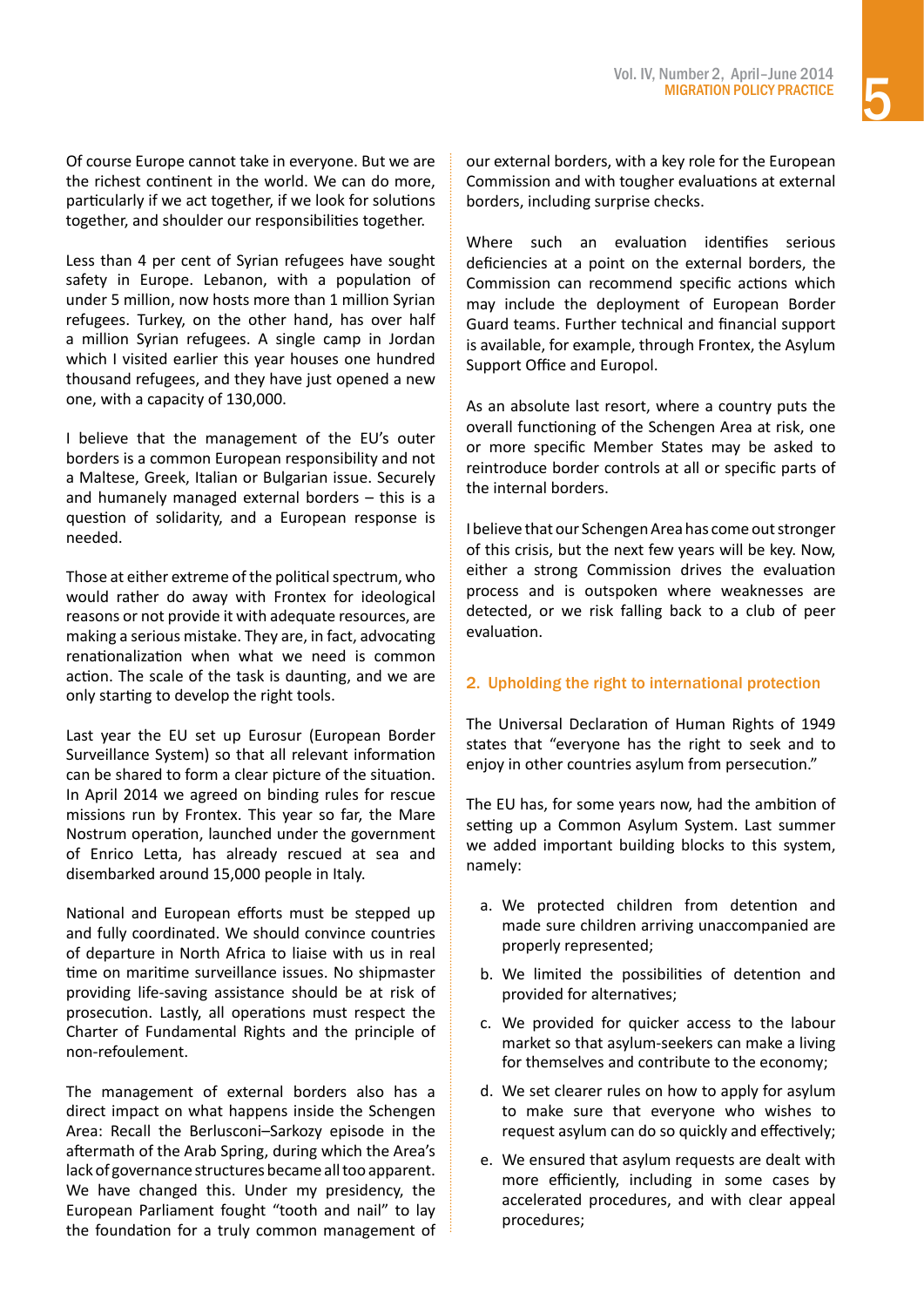f. We have secured more than EUR 4 billion in EU funding over the next seven years.

All this is still not enough to make a common asylum system. How can we claim to have a common system when the level of pressure is not common and the responsibilities are not evenly divided? When five EU countries deal with 70 per cent of asylum cases? When requests produce wildly different results from one country to another? When the system for determining who is in charge continues to perplex our courts and is perceived by many as lacking the necessary flexibility?

The next European Commission must show the value of these practical steps:

- a. Ensuring that the increased EU funds available for resettlement are fully used;
- b. Testing the joint processing of applications by several Member States and the pooling of reception places  $-$  as at any given time, some countries will have spare capacity while others will be full up;
- c. Focusing more on integration of refugees in their host communities;
- d. Boosting the role of the European Asylum Support Office, not only in training and assistance but also in monitoring the quality and consistency of asylum decisions.

# 3. Temporary protection

With more than 430,000 applications for asylum in the EU last year – and some national authorities tested to the limit – we have to realize that asylum is not a tool capable of dealing with migration in a comprehensive way. It was never meant to fulfil this role.

The Lebanese Civil War during the 1970s and 1980s, as well as the conflicts in the former Yugoslavia, Kosovo and elsewhere during the 1990s, demonstrated the need for special procedures to deal with mass influxes of displaced persons from conflict zones, that is, to grant them temporarily the right to stay and work in our countries until the conflict has ended.

The EU Temporary Protection Directive of 2001, which was born directly of this experience, has never been used. I am, of course, aware that it is the European Council which triggers the mechanism. However, I also want to underline that it is the Commission which has the right of initiative. The situation on the ground must be reviewed constantly, and this option of temporary protection should never be off the table.

# 4. Cooperation with countries of transit and origin

What I have been describing to you so far is akin to sticking plaster. We must go further and fight the causes of migration, not the migrants themselves, that is, we must go further in prevention and make migration a key issue in all our international relations, particularly with transit countries in North Africa and countries of origin in the South and in the East. For us and our Mediterranean neighbours, migration and mobility should be shared challenges.

Our partnerships with these countries should be more focused on encouraging reforms in the field of human rights, building capacities and institutions, impartial judicial systems, raising labour standards and narrowing social and economic inequalities.

If we want to make the most of mutual growth opportunities in energy, infrastructure, research, training and education, we must reshape our approach to migration. Specifically, we must:

- a. Foster circular migration;
- b. Work on the recognition of qualifications;
- c. Focus more on targeted funding for vocational training; and
- d. Engage more with diaspora communities.

Take Libya – which has not signed the UN Refugee Convention – as an example. It has no proper asylum system. Thus, it has become a fertile ground for human traffickers.

I want to build on the EU's successes as a leader in development policy by helping countries on the path to social progress and democracy, and reducing the factors which push people to migrate. I want them to see a future for themselves and to invest in their own countries.

Our trade policy must contribute to the protection of labour, social and environmental rights by:

a. Insisting on corporate social responsibility and respect for social standards by European companies doing business in developing countries;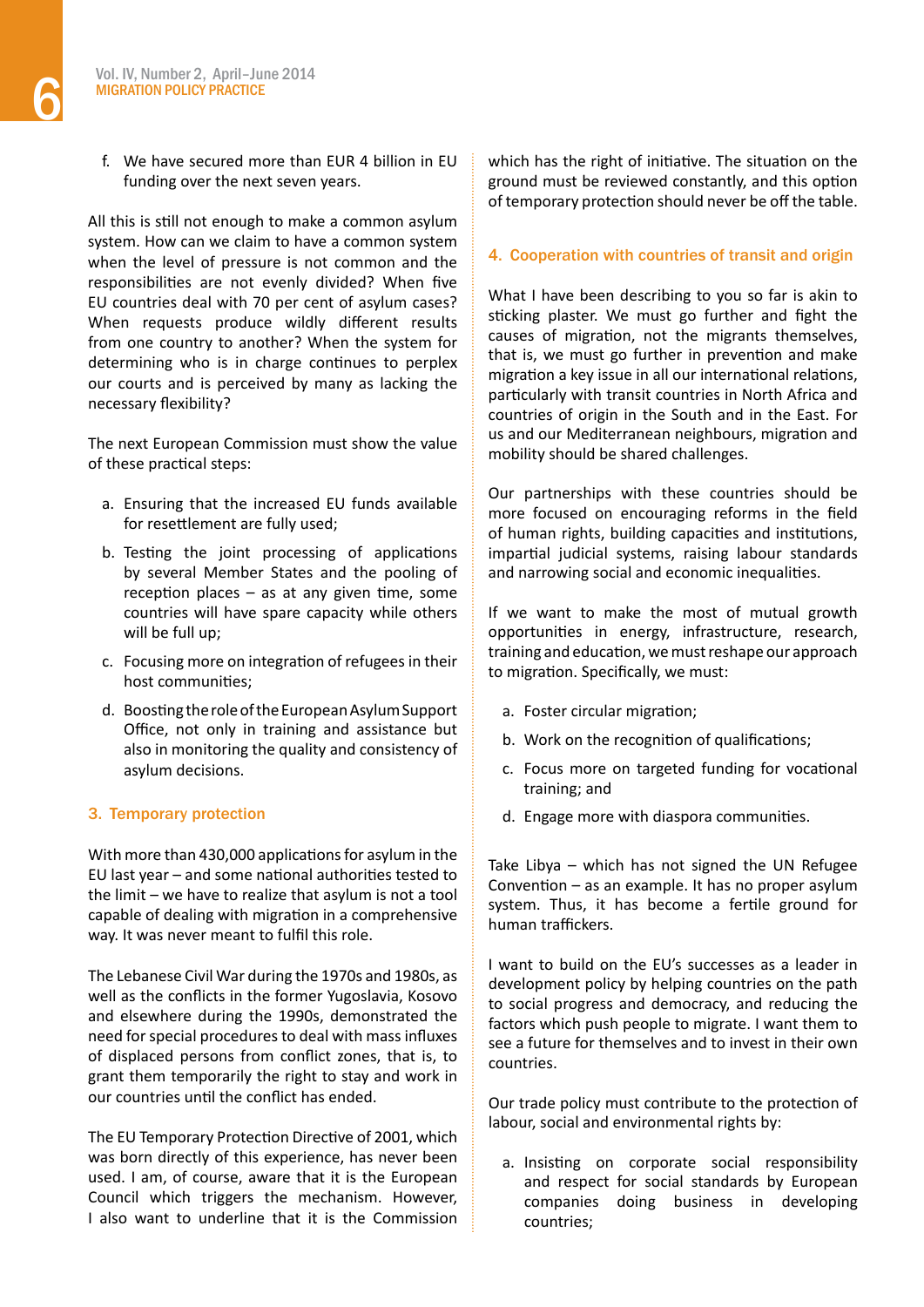b. Fighting speculation on essential food commodities.

# 5. Legal migration

So far the EU has achieved very little in the area of legal migration. We have a Blue Card whose popularity is quite relative. We also have rules for a few specific sectors like seasonal work, but there is no unifying concept and no political will of our countries to move together on this issue.

World regions and countries such as Latin America, the United States of America, Australia, New Zealand and Canada all have a clear system of legal migration. European citizens are themselves benefitting from such systems.

For 20 years I have been supporting an immigration policy which is totally different from the ones which exist today. I have been saying that Europe is a continent of migration; as such, a system of legal migration with clear criteria is necessary for people to work and live here in Europe. We must also be clear that the possibility of legal migration does not mean that everyone can come.

A well-organized and orderly legal immigration must be supported instead of irregular migration, which is uncontrolled and unfair. In addition, each country should accept its share of migrants, who must be integrated as full members of society, be free from discrimination and be able to contribute to the economy. Europe must get the skills it needs due to its ageing population and shrinking labour force. Our universities must remain magnets for the most gifted foreign students. Finally, Europe must remain the foremost tourist destination in the world – and I will harness the full potential of our visa policy to achieve this. I want us to vie in the global race for talent by attracting scientists, researchers, information technology specialists and entrepreneurs! $\blacksquare$ 

"I have been saying that Europe is a continent of migration; as such, a system of legal migration with clear criteria is necessary for people to work and live here in Europe."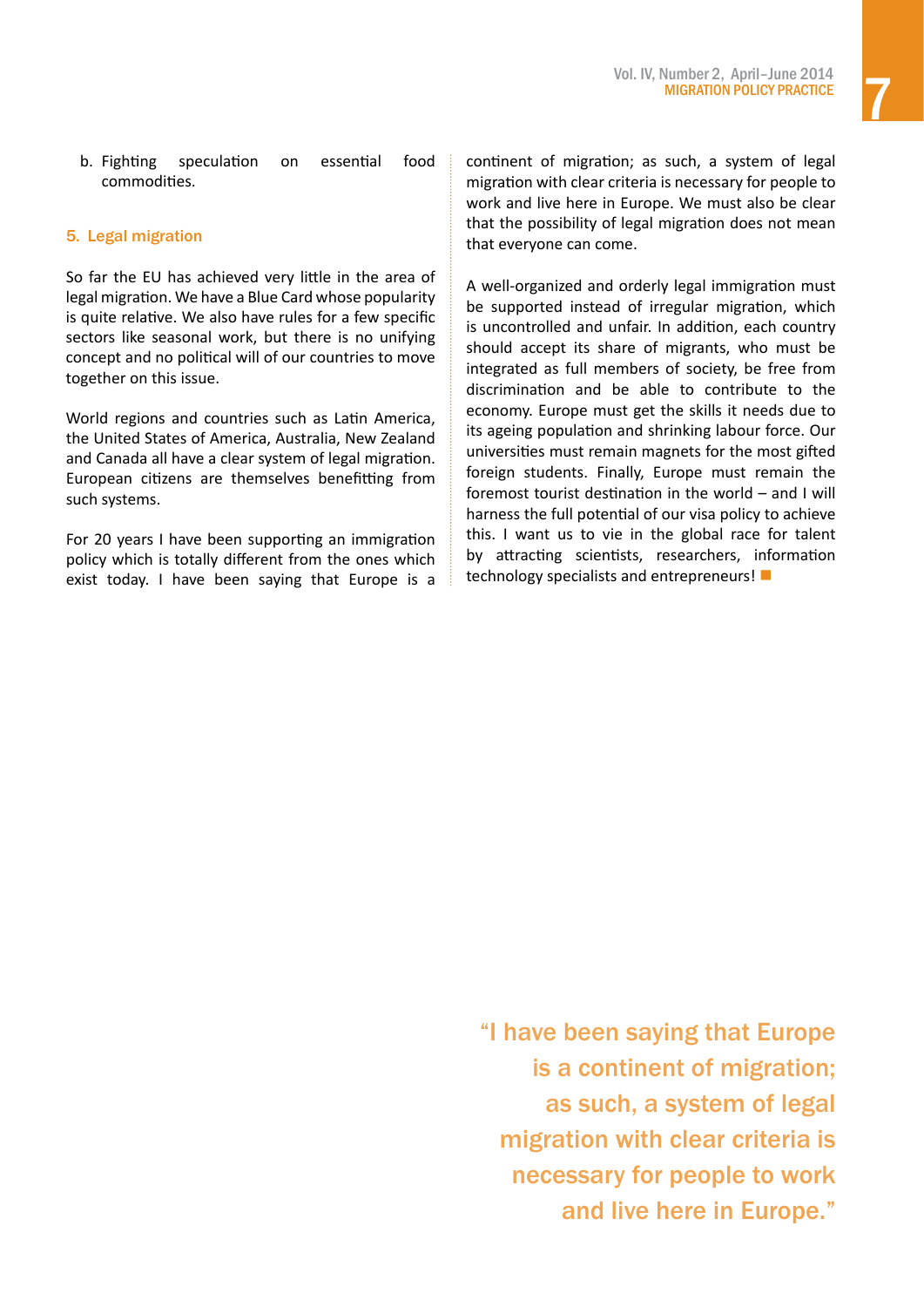<span id="page-7-0"></span>

# Working with cities on mobility, diversity and prosperity

*Colleen Thouez<sup>1</sup>*

### Why Cities are Important

T he maxim "Suddenly…all politics are municipal politics" (Saunders, 2013) holds true in the field of human mobility (or migration). This fact is in no small measure influenced by the "largest migration in human history," with 3.9 billion people moving to city centres by 2030 (as compared to 309 million in 1950) (Saunders, 2010).

Indeed, with few exceptions around the world, cities and regions facilitate access to rights, benefits and services for migrants. The close proximity of local authorities to their constituencies – their direct experience in implementing policy, their potential to initiate multi-stakeholder dialogue and participatory decision-making, as well as the range of skills that they have often developed in spatial development planning (EC–UN JMDI, 2010) – make them important and, as some argue, "lead actors" on the stage of global migration (Maytree Foundation and Cities of Migration, 2012).

Sarah Collinson once described States' main preoccupation with migration policy as "threefold": maintaining control over who enters, for how long and by what means (Collinson, 1994). While cities do not control entry, they act as poles of attraction and, in some cases, have begun to influence federal legislation on issues such as labour market needs and skilled immigrant retention. Examples include New

 A special "Thank you" to Fatima Shama, City of New York (former); Rey Kowslowski and Laura Gonzalez, State University of New York (Albany); Honourable Anna Terron, City of Barcelona; Anissa Akhandaf, City of Antwerp; Han Entzinger, Rotterdam University; Cecile Riallant, European Commission– United Nations Joint Migration and Development Initiative; Salvatore Petronella; and research assistant and colleague, Kato Van Broeckhoven, UNITAR and the World Bank KNOMAD Project.

York City's Blueprint for Economic Development to support immigrant entrepreneurship and the City of Lisbon's project, Professional Integration of Immigrant Doctors (Cities of Migration, 2011). Cities are thus influencing the discourse on opportunity – and on the migrant as bearer of prosperity.<sup>2</sup>

In describing cities as the first arrival points for migrants, Saunders evokes a window in which city administrations have little choice but to act. He states, "(Arrival cities) are not just the sites of potential conflict and violence but also the neighbourhoods where the transition from poverty occurs, where the next middle class is forged, where the next generation's dreams, movements, and governments are created" (Saunders, 2010). To exercise their potential, migrants first depend on local authorities' ability to evaluate their needs and provide appropriate services. Cities have thus also become pivotal to the story of the migrant  $-$  a person with few to no resources ultimately constituting a long term-burden or short-term investment in communal prosperity.

In instances when federal government has stalled, city government has stepped in to govern mobility. Benjamin Barber famously portrays cities as "crossborder problem-solvers going boldly where States no longer dare to go," in what he calls a "welcome counterpoint" as "the Nation State descends into paralysis and democratic dysfunction" (Barber, 2013). At a meeting of US mayors convened by former New York City Mayor Michael Bloomberg from 25 to 26 April 2013, this view was echoed from personal experience when one mayor stated that his city had already implemented its version of immigration reform, while Washington was still figuring out what it planned for the country.<sup>3</sup>

<sup>1</sup> Colleen Thouez is Senior Research and Training Advisor at the United Nations Institute for Training and Research (UNITAR). This paper is based on observations from two years of working with local government officials through the dedicated UNITAR training platform established in 2013, participation in closeddoor meetings with City Officials, partnerships with cities, and conversations with city leaders. Any errors are the fault of the author.

<sup>2</sup> Prosperity is purposely open to translation and intended to relate to the concepts of human development and the wellness index, meaning that a monetary value is not the sole criterion.

<sup>3</sup> Kasim Reed, Mayor of Atlanta, "Convening of Cities for Immigration Integration: Supporting and Engaging Immigrant Communities," hosted by the Office of the Mayor, City of New York, 25–26 April 2013.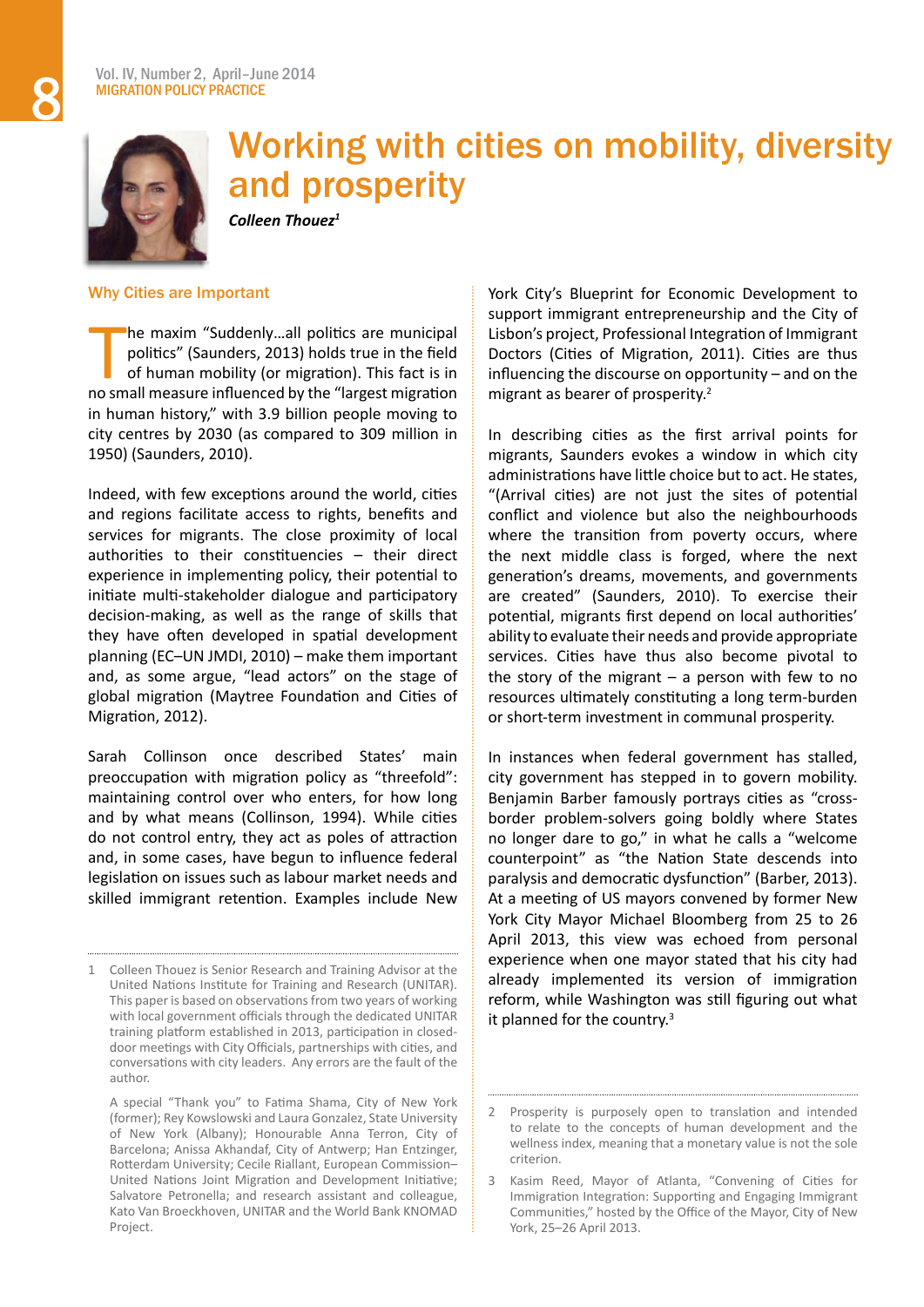The influence and impact of city government policies and practices is translating into a place at the table in intergovernmental policy discussions on migration and development. Ten years ago, countries resisted the inclusion of any reference to subnational levels of government in UN resolutions on sustainable development. Eight years ago, the local dimension was marginal in the first the annual Global Forum on Migration and Development (GFMD).4 Today, by and large, the impact of local government is considered in intergovernmental discussions; indeed, it will likely be included in the new Sustainable Development Goals emanating from discussions on the Post-2015 Development Agenda and the UN.<sup>5</sup> During the United Nations General Assembly's second High-level Dialogue on Migration and Development (HLD) last October 2013, a meeting dedicated to local governments' role stressed that "local authorities should play a greater role in designing and implementing policies that amplify the development impact of migration."6 Similarly, at the GFMD's seventh gathering, which took place in Stockholm in May 2014, the role and impact of local government was elicited several times both in relation to labour mobility and diaspora engagement.<sup>7</sup>

Evidence of local government's role is further reflected in dedicated conferences such as the first Mayoral Forum on Mobility, Migration and Development held in Barcelona from 19 to 20 June 2014 (see write-up in the related text box on this page); the ongoing work of the inter-agency European Commission–United Nations Joint Migration and Development Initiative (JMDI)<sup>8</sup>; the forthcoming IOM World Migration Report on cities entitled Migrants and Cities: New Urban Partnerships to Manage Mobility (2015); dedicated global networks such as Cities of Migration and Metropolis; and the publications of authors such as Sassen, Saunders and Barber, among many others.

#### **Mayoral Forum on Mobility, Migration and Development** 19–20 June 2014, Barcelona, Spain

On4October2013,attheUnitedNationsHeadquarters in New York, during a side event of the United Nations Institute for Training and Research (UNITAR), the Global Knowledge Partnership on Migration and Development and the Joint Migration and Development Initiative entitled "On Local Government: Taking the Migration and Development Agenda Forward" (UNITAR, 2013), the Mayor of Barcelona, Mr. Xavier Trias i Vidal de Llobatera, announced that his city would convene the first Mayoral Forum on Mobility, Migration and Development from 19 to 20 June 2014.

The Mayoral Forum assembled 30 cities from across the globe, including Ankara, Athens, Budapest, Cologne, La Paz, Fez, Lisbon, Madrid, Milan, Quito, Paris and Seoul, as well as representatives from international organizations such as IOM, The World Bank, UNITAR, UN-Habitat, the European Commission and civil society representatives, to work on the challenges and opportunities that human mobility creates at the local level; share a vision for developing a local agenda on human mobility and development; and enhance the visibility of the role played by local authorities in the field of migration governance.

This first Mayoral Forum focused on two related themes:

- a. City government: Its leadership role within and between countries regarding global migration and mobility governance;
- b. Fostering economic prosperity in city centres and peripheries: The "virtuous circle" of migration and development.

<sup>4</sup> Local government is nevertheless referenced in the outcome document of the first Global Forum on Migration and Development with regard to "enhancing policy and institutional coherence and promoting partnerships" (p. 113), and in relation to "diaspora development projects" (p. 106) (GFMD, 2007).

<sup>5</sup> As of early June 2014, the draft compilation included references to local government under proposed Goal 11: "Build inclusive, safe and sustainable cities and human settlements" and proposed Goal 16:"Achieve peaceful and inclusive societies, rule of law, effective and capable institutions." Visit [http://](http://sustainabledevelopment.un.org/content/documents/4044140602workingdocument.pdf) [sustainabledevelopment.un.org/content/documents/404414](http://sustainabledevelopment.un.org/content/documents/4044140602workingdocument.pdf) [0602workingdocument.pdf](http://sustainabledevelopment.un.org/content/documents/4044140602workingdocument.pdf) for more information.

<sup>6</sup> Peter Sutherland, "On Local Government, Taking the Migration and Development Agenda Forward" at the UN High-level Dialogue on International Migration and Development, New York, 4 October 2013. More information available from [www.](http://www.unitar.org/ldp/facilitating-policy-dialogue) [unitar.org/ldp/facilitating-policy-dialogue.](http://www.unitar.org/ldp/facilitating-policy-dialogue)

Seventh GFMD Forum Meeting Roundtable 2.2: "Facilitating positive development impacts of diaspora engagement in skills transfers, investments and trade between countries of residence and origin" (Stockholm, 15 May 2014). More information available from [www.gfmd.org/docs/](http://www.gfmd.org/docs/sweden-2013-2014) [sweden-2013-2014.](http://www.gfmd.org/docs/sweden-2013-2014)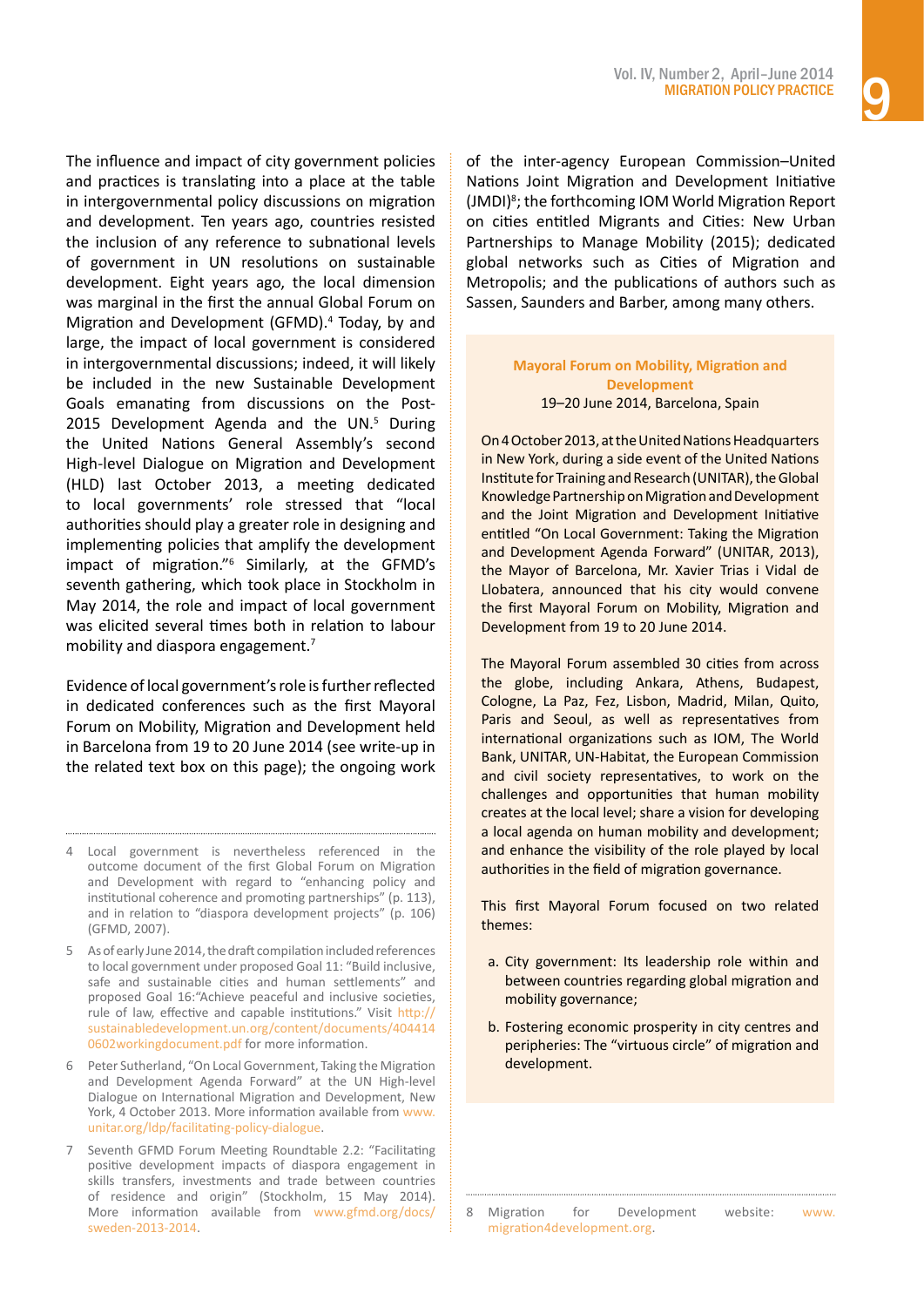At the conclusion of the Mayoral Forum, the "Call of Barcelona" was unanimously endorsed. The statement: (a) emphasizes equality of rights, duties and opportunities as core bases for a cohesive society; (b) acknowledges the central role played by local governments in the issues of mobility, migration and development; and (c) reasserts the need for city leadership and related support by national and regional government and other actors.

The Call of Barcelona is expected to lay the foundations for a future local agenda on mobility and development, and serve as an instrument to channel and enhance the visibility of the role played by local authorities in the field of migration governance. The Mayor of Quito has declared his city's intention to host next year's Mayoral Forum.

# Cities as Learning Laboratories

Cities have become important learning laboratories for migration policy researchers and practitioners, in which timely observations can be drawn concerning current integration challenges, practical solutions applicable to different city contexts, and inventive approaches in the face of limited material resources. Approaches that national and supranational policymaking have resisted until relatively recently, such as partnering with non-State actors and working across State lines, are being embraced by city governments.

# *Integrating into what?*

With more diverse cities across the globe, the age-old question in North America – and now in Europe – of assimilation versus integration is secondary in cities where diversity is a central characteristic, judging from their foreign-born: 49 per cent in Toronto, 45 per cent in Antwerp, 48 per cent in Rotterdam, 60 per cent in Atlanta and 40 per cent in New York City. Indeed, for a growing number of cities predominantly composed of minorities, "the best integration policies are urban policies."9

As such, city officials have described an approach favouring non-discrimination and emphasizing

participation over integration, such that "what we do for one community, we must do for all communities."10 The AMICALL (Attitudes to Migrants, Communication and Local Leadership) Report (2012) recommends community messaging on tolerance geared towards "telling the story to everyone."11 The role of media is non-negligible. It is not only central to providing accurate information, but also to gaining public support for innovative policies.<sup>12</sup> Working with the media is particularly useful in highly charged political contexts in which diversity is still negatively perceived.13 As Mortimer (2014) stated: "The battle for public opinion does not belong mainly in the law courts. But that only makes it more important to fight it where it does belong, namely, in the media and public debate."

High diversity is compounded by more circular patterns of mobility, as compared to traditional immigration patterns. City governments must therefore be fluid and flexible in adapting policy to changing circumstances, and in understanding the relationship between different layers of newcomers. In New York City, for instance, migration policies must adapt to a migrant population currently dominated by Latinos and Asians, a population which, 40 years ago, primarily hailed from Europe.

# *The "service-oriented" front-line*

There is immediacy and a very practical side, serviceoriented side, to city governments. With their on-the-ground presence and experience in the day-to-day realities of increasingly diverse societies, local authorities are on the front line in meeting

Han Entzinger, "Expert Meeting on the Learning Platform on Human Mobility," Antwerp, 9–10 July 2012. Available from [www.unitar.org/sites/default/files/Outcome%20Document\\_](http://www.unitar.org/sites/default/files/Outcome Document_LPHM Expert MeetingPLT.pdf) [LPHM%20Expert%20MeetingPLT.pdf.](http://www.unitar.org/sites/default/files/Outcome Document_LPHM Expert MeetingPLT.pdf)

<sup>10</sup> Ibid.

<sup>11</sup> Attitudes to Migrants, Communication and Local Leadership (AMICALL) is an 18-month-old transnational project funded by the European Union's Fund for the Integration of Third Country Nationals (European Integration Fund–EIF) under its Community Actions 2009 Programme. Visit [www.compas.](http://www.compas.ox.ac.uk/research/urbanchange/amicall/#c2211) [ox.ac.uk/research/urbanchange/amicall/#c2211](http://www.compas.ox.ac.uk/research/urbanchange/amicall/#c2211) for more information.

<sup>12</sup> The outcome document from UNITAR's "Expert Meeting on The Learning Platform on Human Mobility: Capacity Development for Local Leaders" (9–10 July 2012, Antwerp) is available from [www.unitar.org/ldp/strengthening-local](http://www.unitar.org/ldp/strengthening-local-governance)[governance](http://www.unitar.org/ldp/strengthening-local-governance).

<sup>13</sup> The outcome document from UNITAR's Learning Platform on Human Mobility (LPHM) Course entitled "Addressing public perceptions of migrants, mastering communication strategies and partnering with the media" (15–16 May 2013) is available from [www.unitar.org/four-corners-world-gathered-antwerp](http://www.unitar.org/four-corners-world-gathered-antwerp-first-course-unitar-s-learning-platform-human-mobility)[first-course-unitar-s-learning-platform-human-mobility](http://www.unitar.org/four-corners-world-gathered-antwerp-first-course-unitar-s-learning-platform-human-mobility).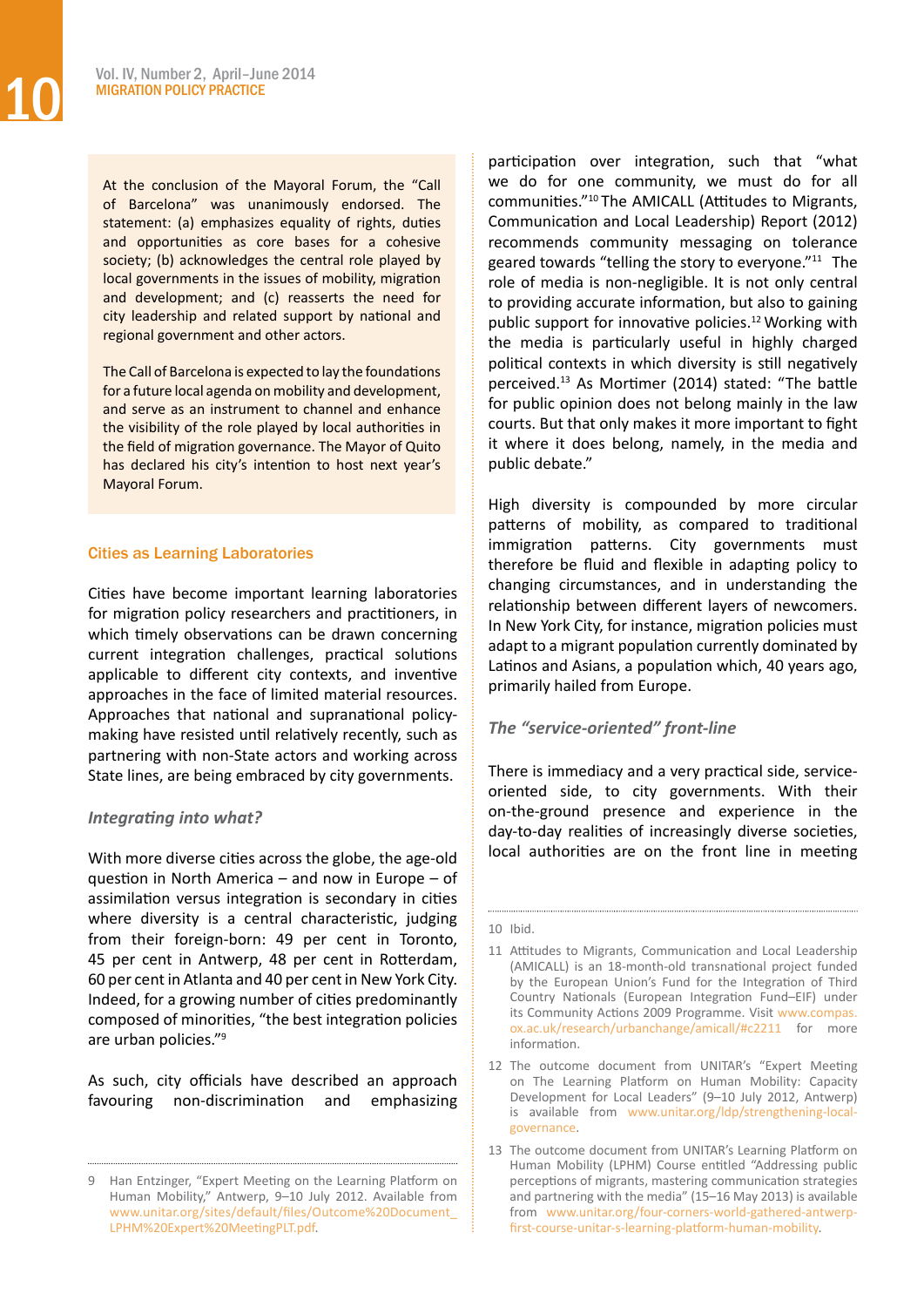migrants' needs.14 The Director of the Office of New Americans in the City of Chicago has emphasized how city services should help rather than pose a barrier to migrants; this would "help the City as a whole to thrive."15 A former immigration commissioner for New York City suggests a reciprocal relationship in which "when you invest in immigrants, they invest in you."16 A number of citiesin Canada, the United States and Europe de-emphasize legal status with "Don't ask, don't tell" policies which encourage migrants to access services regardless of their legal status.<sup>17</sup>

On the whole, newcomers have a tendency to associate more with their municipal identity than with that of the nation. This may be a result of the close association with city life.18 The report *Freedom in Diversity* indicates that in Britain, France, Germany and the United States, immigrants and members of minorities were found to identify more readily with the city where they live than with the country of which it is a part (Ash et al., 2013). Such may also be a result of past experiences in migrants' homelands, especially those where corruption and State failure result in a populace more receptive to working with municipal authorities.<sup>19</sup>

If cities are on the front lines, it is with essential social services where the battles are fought. Housing (below), health (including psychosocial health), education and law enforcement – these are the sectors where city officials must understand what the needs are and be open to working in highly diverse, demanding and fluctuating contexts. A poignant example can be drawn from an expert meeting convened by the United Nations Institute for Training and Research (UNITAR) from 20 to 21 October 2013, which focused on departing and returning European and American potential combatants in the Syrian Arab Republic. Most apparent when speaking with school officials is the need for an open and holistic approach to education, valuing diversity and students' different backgrounds.20 Children who are made to feel like foreigners in their own communities would seek out associations elsewhere. Education officials must find the means to promote social confidence among all school children, rather than denigrating and repressing different cultures and religions.

For local authorities, a related essential element constitutes working with non-governmental partners, both in the delivery of services and in partnerships, to achieve common ends. This includes working with faith-based representatives since, in the words of one local authority: "What you say on your pulpit matters: preach tolerance." What is more, local officials, such as those in law enforcement, must be reflective of a city's diversity. As emphasized by Ash et al. (2013): "Democracy begins at the local level, and true local democracy requires the participation of all long-term residents of the community" (Ash et al.) In Germany, for instance, the City of Bremen works to recruit more minority youth for local civil service jobs. In Hamburg, the city's public service department offers more than 500 training posts to youth of migrant origin in six different occupational fields: general administration, law courts, prison, police, fire service and tax authority (Maytree Foundation and Cities of Migration, 2012:34–35).

Local authorities can play a role in strengthening "intra-community" social cohesion, including fostering links with migrants' homelands. Given

<sup>14</sup> A recent UN World Youth Report outlines the main challenges for migrant youth newcomers to cities as: "finding housing, securing employment, accessing health care services, and adapting to life in a new location…with information dissemination being a central component" (UN DESA, 2013).

<sup>15</sup> Adolfo Hernandez, Cities of Migration webinar entitled "Big Ideas: Chicago's New Americans Plan: Building a Thriving and Welcoming City," 5 February 2013. View the webinar video at [http://citiesofmigration.ca/webinar/chicagos-new](http://citiesofmigration.ca/webinar/chicagos-new-americans-plan-building-a-thriving-and-welcoming-city)[americans-plan-building-a-thriving-and-welcoming-city.](http://citiesofmigration.ca/webinar/chicagos-new-americans-plan-building-a-thriving-and-welcoming-city)

<sup>16</sup> Fatima Shama, Former Commissioner of Immigrant Affairs, New York City, "Convening of Cities for Immigration Integration: Supporting and Engaging Immigrant Communities," hosted by the Office of the Mayor, City of New York (25–26 April 2013).

<sup>17 &</sup>quot;Hamilton (Canada) joins dozens of other cities in (Canada), the United States and Europe by 're-affirming its commitment to ensuring access to services without fear to immigrants without full status or without full status documents'" (Cities of Migration, 2014) and the City of Chicago, for instance, has issued an ordinance so that undocumented migrants can file abuse charges without fear of deportation (Cities of Migration, 2013).

<sup>18</sup> As Barber stated: "... We are Londoners or Parisians or Romans as a matter of our core being. Cities are where we are born, where we are educated and grow up, where we work, play, pray and create, where we are married, have children, get old and die. Cities are home, cities are us. Cities are the essence of community and theaters of participation and innovation for all of us" (Barber, 2013).

<sup>19</sup> Fatima Shama, Former Commissioner of Immigrant Affairs, New York City, "Convening of Cities for Immigration Integration: Supporting and Engaging Immigrant Communities," hosted by the Office of the Mayor, City of New York, 25–26 April 2013.

<sup>20</sup> Meeting documents from UNITAR's Learning Platform on Human Mobility Expert Meeting on Understanding the Underlying Philosophies and Psychological Causes of Extremism, Antwerp, 20–21 October 2013, are available from [www.unitar.org/role-cities-preventing-and-countering](http://www.unitar.org/role-cities-preventing-and-countering-violent-radicalization-central-antwerp-expert-meeting)[violent-radicalization-central-antwerp-expert-meeting.](http://www.unitar.org/role-cities-preventing-and-countering-violent-radicalization-central-antwerp-expert-meeting)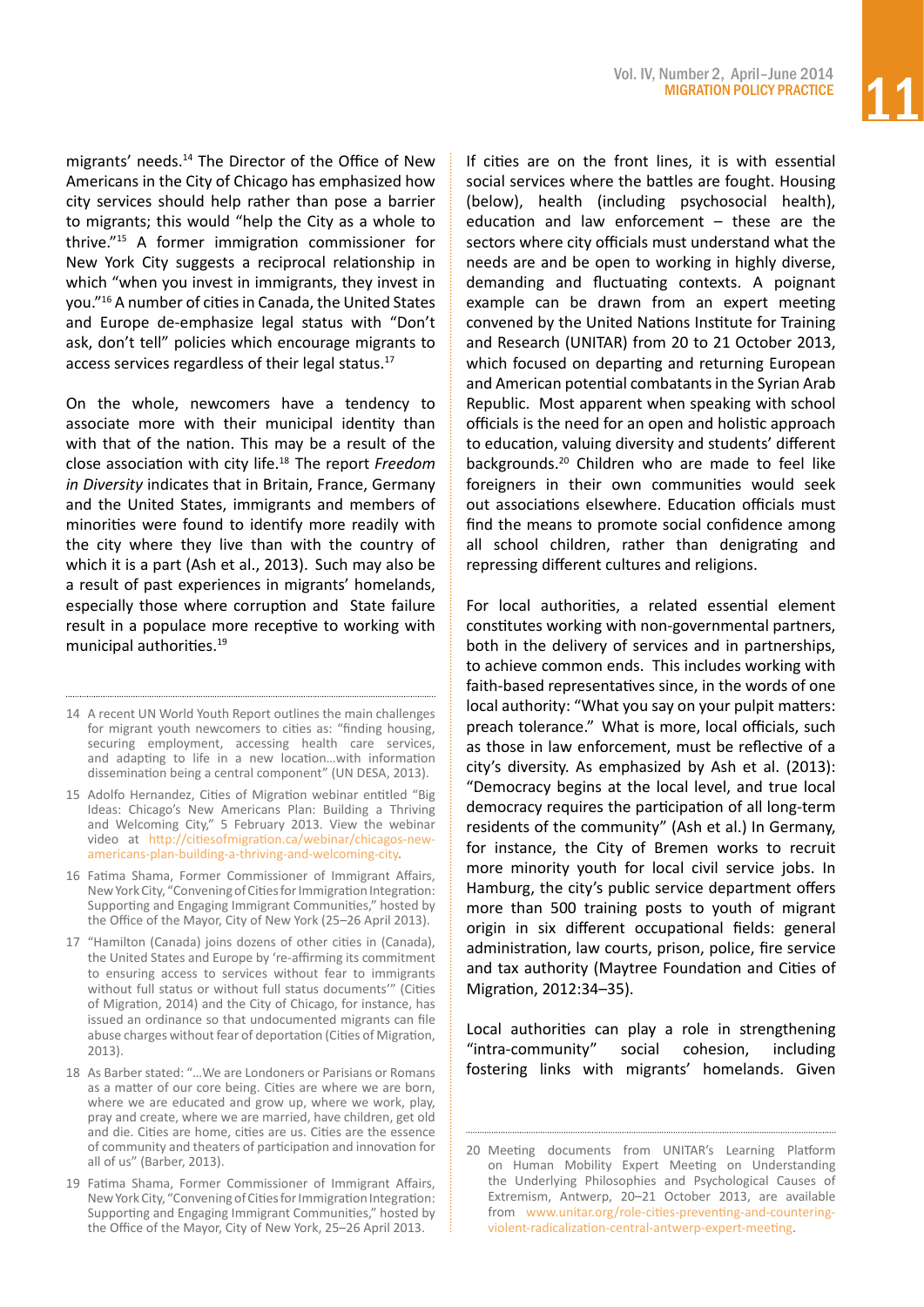that cities are composed of municipalities, and that migrants often concentrate in localities where fellow countrymen/women reside, transnational links emerge from communities of migrants living within local host communities (EC-UN JMDI, 2010). Far from undermining inclusion indestinationcities, celebrating the origins of migrant groups can support a positive dual identity in particular for younger migrants.21

# *"Designing to emancipate": Place-making for all city-dwellers*

Urban planning is closely tied to gentrification and creating spaces (i.e. "arrival places") for opportunity and growth. Focusing on communities within municipalities (i.e. within cities), urban planning starts with understanding the competencies and habits of residents, with the recognition that these are in constant flux. Increasingly, cities are looking at how to prioritize good arrival policies in highly diverse neighbourhoods, going beyond classic gentrification tools.

Designing cities from a social perspective is being reinvented in cities such as Antwerp, Belgium, where in recent years there has been a strategy in place to ensure "place-making for all city dwellers" (City of Antwerp, 2012). Within it, migrants are expected to have access to what is needed to prosper: adequate/ appropriate housing, viable schools and employment opportunities. Importantly, such plans incorporate local talent and interests. In emphasizing that policymakers become aware of the fact that all major cities have – and, moreover, need – good functioning place(s) of arrival, the city government has been called upon to: "think, plan, envision with courage … design(ing) (cities) to emancipate."22

# *Leadership: Defining a city's "body language"*

Leadership is essential in fostering a process described as "harmonious living." The AMICALL Report concludes that municipal leadership, while not a sufficient requirement, is a prerequisite criterion for municipalities' support of migrants' rights and wellbeing, beginning with how migrants are perceived in host communities. $23$  Ash et al. (2013) states that: "The feeling of belonging together depends crucially on the social and cultural signals sent and received every day" (Ash et al., 2013). One migration expert refers to this as a city's "body language."24 Signals are, on the one hand, embedded and long-term, with a growing number of European cities like Barcelona having adopted branding to espouse tolerance, inclusion and diversity, and, on the other, explicit and punctual, with the Mayor of Atlanta, for example, declaring: "Our stadiums are also for soccer; this also sends a message."<sup>25</sup>

At an expert meeting convened by UNITAR in 2012 on this subject, one deputy mayor described a process by which a collective identity and shared values are fostered through the daily lives of city dwellers, living side by side, regardless of origin.<sup>26</sup> Edward Mortimer speaks of "a better common life in today's diverse societies ultimately depends less on legal compulsion, and more on enabling people of different cultures and persuasions to feel that they actually need to live together, and can do so without feeling threatened, because they are all members of the same society and nation" (Mortimer, 2014).

"Urban planning is closely tied to gentrification and creating spaces (i.e. "arrival places") for opportunity and growth."

<sup>21</sup> Expert Meeting on the Learning Platform on Human Mobility, Antwerp, 9–10 July 2012.

<sup>22 &</sup>quot;A subsequent challenge becomes that of retention in such arrival cities/communities-so that assets acquired can be passed along to the next generation of migrants." (UNITAR, 2012)

<sup>23</sup> For more information about the AMICALL Project, visit [www.](http://www.compas.ox.ac.uk/research/urbanchange/amicall) [compas.ox.ac.uk/research/urbanchange/amicall](http://www.compas.ox.ac.uk/research/urbanchange/amicall).

<sup>24</sup> Elizabeth Collett, Director, Europe Bureau, Migration Policy Institute, UNITAR "Expert Meeting on The Learning Platform on Human Mobility: Capacity Development for Local Leaders," 9–10 July 2012, Antwerp. The outcome document is available from [www.unitar.org/ldp/strengthening-local-governance.](http://www.unitar.org/ldp/strengthening-local-governance)

<sup>25</sup> Kasim Reed, Mayor of Atlanta, "Convening of Cities for Immigration Integration: Supporting and Engaging Immigrant Communities," hosted by the Office of the Mayor, City of New York, 25–26 April 2013.

<sup>26</sup> Ludo Van Campenhout, "Expert Meeting on the Learning Platform on Human Mobility," Antwerp, 9–10 July 2012. The outcome document is available from [www.unitar.org/sites/](http://www.unitar.org/sites/default/files/Outcome Document_LPHM Expert MeetingPLT.pdf) [default/files/Outcome%20Document\\_LPHM%20Expert%20](http://www.unitar.org/sites/default/files/Outcome Document_LPHM Expert MeetingPLT.pdf) [MeetingPLT.pdf](http://www.unitar.org/sites/default/files/Outcome Document_LPHM Expert MeetingPLT.pdf).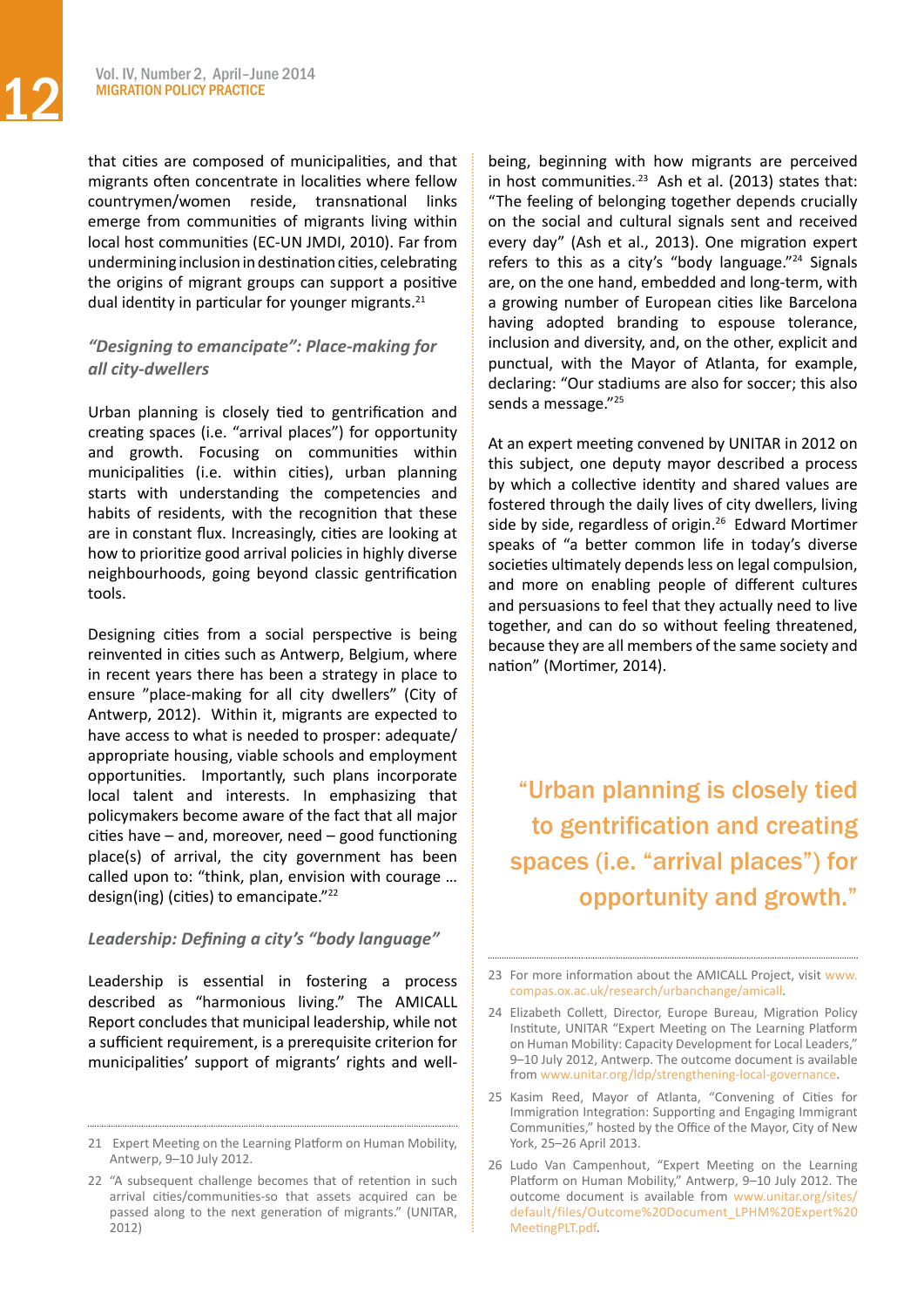# *Leadership: Challenges*

Beyond vision, leadership requires support. Externally, a non-negligible challenge for cities is working with related federal and regional powersin cases of "openly hostile environments," such as for the cities of Atlanta and Phoenix – highly cosmopolitan cities in highly conservative states.27 City leaders are implementing their own policies as indicated above offering services regardless of legal status, for example, preparing infrastructure for anticipated changes in federal legislation (in the United States, regarding the Dream Act or an amended version thereof), $28$  and becoming their own interlocutors beyond national borders, meeting with the executive branch of far-off places on issues such as foreign labour recruitment and education programmes. Nevertheless, strife and opposing objectives between cities and otherlayers of government on the issue of diversity (and immigration more broadly) can counter aims $29$  and also hamstring essential funding sources.

Internally, while the means may change, the vision of harmonious living must be embedded in the bureaucracy, such that city leaders endorsing this process are supported by technical staff that both understand this vision and are open to adapting policies to foster it.30 In turn, bureaucrats must also

- 27 It is important to point out that many regional authorities foster diversity and indeed are supportive of related cities' efforts in this regard. The State of New York, for instance, has created the Office for New Americans, which assists newcomers with learning English, preparing them for the citizenship examinations, and helping them start and grow businesses so they can fully participate in New York State's civic and economic life.
- 28 Kasim Reed, Mayor of Atlanta, has stated: "We are embracing infrastructure now locally, so that when (federal) laws are passed we are ready," at the "Convening of Cities for Immigration Integration: Supporting and Engaging Immigrant Communities," hosted by the Office of the Mayor, City of New York, 25–26 April 2013.
- 29 A stark example is the City of Phoenix's attitude towards undocumented migrants, and that of the State of Arizona's controversial immigration enforcement law, "Support Our Law Enforcement and Safe Neighborhoods Act," which requires state and local law enforcement agencies to check the immigration status of individuals it encounters and makes it a state crime for non-citizens to fail to carry proper immigration documentation. Another unrelated, but nevertheless illustrative example, also from the City of Phoenix, is its buy-back policy for guns, with the State of Arizona summarily re-selling them to Arizonians.
- 30 As argued elsewhere, success in influencing whether public administrations really get behind a pro-migrant agenda (i.e. enabling policies for migrants) also depends on building empathy. See: Thouez, "Human Development and Human Rights: Challenges for International Migration Policies," Fourth International Forum on Migration and Peace, New York University Law School, 20–21 June 2013.

be supported in situations where leadership is less open to diversity and/or where a sudden change in leadership brings on a more negative stance towards diversity. Faced with heightened border security and economic downturns, among others, one mayor's emphasis is on courage, that is, "maintaining enough political capital to make the right policy decisions; we must believe in order to make the political sacrifices required."31 Similarly, the Mayor of Athens at the 2013 UN HLD stressed that his country is "in the process of redefining their (its) place in the world and in the international economy. This has been a painful process, but also a critical turning point, at which local governments and cities have a crucial role to play: upholding human rights, promoting tolerance and multi‐ethnic integration, as well as stimulating local economic growth."32

# Recommendations

# *In Cities*

- a. Host "Heritage/Diversity" Day at City Hall for community leaders, public officials, exemplary youth, school attendants, and so on.
- b. Open a "Welcoming Centre."<sup>33</sup>
- c. Work on literacy and language access.
- d. Work within school systems to "smoothen the pathway."
- e. Reserve special attention and interest to migrant youth.
- f. Reserve special attention and interest to the specific needs of refugees.
- 31 Kasim Reed, Mayor of Atlanta, "Convening of Cities for Immigration Integration: Supporting and Engaging Immigrant Communities," hosted by the Office of the Mayor, City of New York, 25–26 April 2013.
- 32 Georgios Kaminis, Mayor of Athens, "On Local Government, Taking the Migration and Development Agenda Forward" (UN High-level Dialogue on International Migration and Development, New York, 4 October 2013). More information available from [www.unitar.org/ldp/facilitating-policy](http://www.unitar.org/ldp/facilitating-policy-dialogue)[dialogue.](http://www.unitar.org/ldp/facilitating-policy-dialogue)
- 33 One example is that of the Office for New Americans for New York State, which was established in 2013, and goes beyond the role of coordinating services, to actual provision and delivery of services that are free and regardless of legal status. Operating through a network of "opportunity centres" in 27 cities across New York State, it has serviced 30,000 migrants since 2013. Each of these centres is hosted in established neighbourhood-based organizations. Another example is in Michigan State, which has recently opened a similar Office, focusing on helping high-skilled immigrants enter the career field in which they studied in their home country. (Some cities have expanded the concept of the welcoming centre to one that also addresses services required for return.)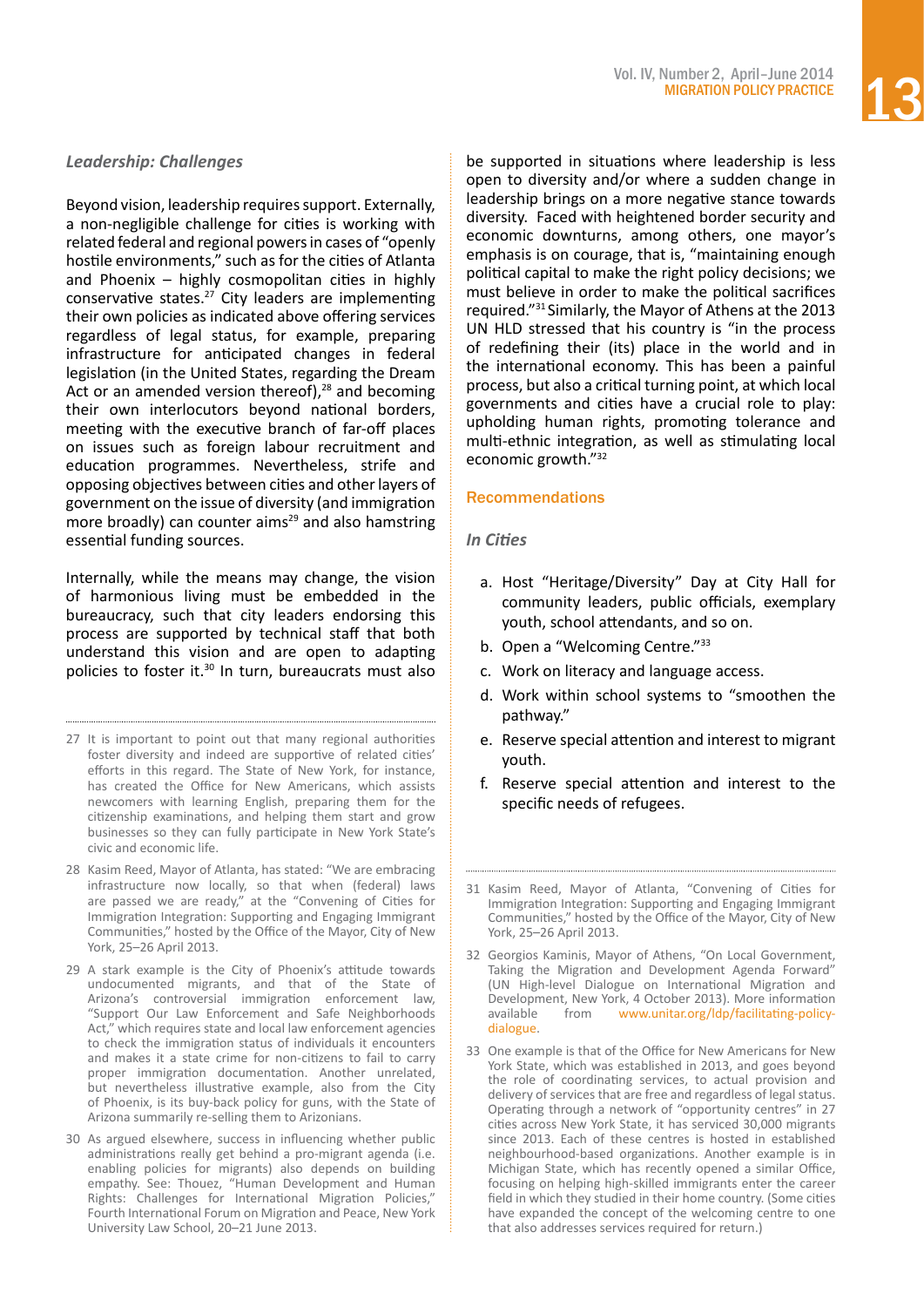# *For Cities*

- a. Facilitate access to relevant policy settings where decisions on diversity are taken.
- b. Allow a voice in decisions pertaining to diversity that will have an impact on the local level.
- c. Create infrastructure for regular communication between migrant communities, service providers and their local government.
- d. Enact favourable legislative contexts that facilitate the process of integration and diversity.
- e. Provide support in taking action against racism and xenophobia.
- f. Extend material assistance, including funding for local policy actions supporting diversity.<sup>34</sup>

# **References**

- Ash, T.G., E. Mortimer and K. Öktem
	- 2013 Lesson 6: Cities and Local Communities. In: *Freedom in Diversity: Ten Lessons for Public Policy from Britain, Canada, France, Germany and the United States.* Dahrendorf Programme for the Study of Freedom, Oxford. Available from [www.sant.ox.ac.uk/](http://www.sant.ox.ac.uk/esc/FreedomRev10.pdf) [esc/FreedomRev10.pdf.](http://www.sant.ox.ac.uk/esc/FreedomRev10.pdf)

#### Barber, B.

2013 "Dysfunctional Nations, Rising Cities." *The Huffington Post*, 1 November 2013. Available from [www.huffingtonpost.](http://www.huffingtonpost.com/benjamin-r-barber/dysfunctional-nations_b_4192366.html) [com/benjamin-r-barber/dysfunctional](http://www.huffingtonpost.com/benjamin-r-barber/dysfunctional-nations_b_4192366.html)[nations\\_b\\_4192366.html.](http://www.huffingtonpost.com/benjamin-r-barber/dysfunctional-nations_b_4192366.html)

#### 34 Extracts from "Call of Barcelona," endorsed by cities participating in the Mayoral Forum on Mobility, Migration and Development, Barcelona, 19–20 June 2014.

### Cities of Migration

- 2011 No more doctors as stone masons! Recognition of the qualifications of immigrant doctors and nurses. *Cities of Migration: Good Ideas in Integration*, 16 February. Available from [http://](http://citiesofmigration.ca/good_idea/no-more-doctors-as-stone-masons) [citiesofmigration.ca/good\\_idea/no-more](http://citiesofmigration.ca/good_idea/no-more-doctors-as-stone-masons)[doctors-as-stone-masons.](http://citiesofmigration.ca/good_idea/no-more-doctors-as-stone-masons)
- 2013 Big ideas: Chicago's New Americans Plan: Building a thriving and welcoming city. *Cities of Migration: Learning Exchange*, 5 February. Available from [http://](http://citiesofmigration.ca/webinar/chicagos-new-americans-plan-building-a-thriving-and-welcoming-city) [citiesofmigration.ca/webinar/chicagos](http://citiesofmigration.ca/webinar/chicagos-new-americans-plan-building-a-thriving-and-welcoming-city)[new-americans-plan-building-a-thriving](http://citiesofmigration.ca/webinar/chicagos-new-americans-plan-building-a-thriving-and-welcoming-city)[and-welcoming-city.](http://citiesofmigration.ca/webinar/chicagos-new-americans-plan-building-a-thriving-and-welcoming-city)
- $2014$  Hamilton The last sanctuary city. *Cities of Migration: Conversations in Integration*, 2 June. Available from [http://](http://citiesofmigration.ca/ezine_stories/hamilton-the-latest-sanctuary-city) [citiesofmigration.ca/ezine\\_stories/](http://citiesofmigration.ca/ezine_stories/hamilton-the-latest-sanctuary-city) [hamilton-the-latest-sanctuary-city.](http://citiesofmigration.ca/ezine_stories/hamilton-the-latest-sanctuary-city)

# City of Antwerp

2012 *Urban Development in Antwerp: Designing Antwerp*. Available from [www.antwerpen.](http://www.antwerpen.be/docs/Stad/Stadsvernieuwing/9746949_urbandevelopment_English.pdf) [be/docs/Stad/Stadsvernieuwing/9746949\\_](http://www.antwerpen.be/docs/Stad/Stadsvernieuwing/9746949_urbandevelopment_English.pdf) [urbandevelopment\\_English.pdf](http://www.antwerpen.be/docs/Stad/Stadsvernieuwing/9746949_urbandevelopment_English.pdf).

# City of New York

2012 A Blueprint for Immigrant Integration: Economic Development. Available from [www.nyc.gov/html/imm/downloads/pdf/](http://www.nyc.gov/html/imm/downloads/pdf/Blueprints/BII-Economic-Development.pdf) [Blueprints/BII-Economic-Development.pdf](http://www.nyc.gov/html/imm/downloads/pdf/Blueprints/BII-Economic-Development.pdf).

# Collinson, S.

1994 *Europe and International Migration*. Pinter Publishers for Royal Institute of International Affairs, London.

European Commission–United Nations Joint Migration and Development Initiative (EC–UN JMDI)

2010 From Migration to Development: Lessons Drawn from the Experience of Local Authorities. Report, EC–UN JMDI. Available from [www.migration4development.org/](http://www.migration4development.org/content/migration-development-lessons-drawn-experience-local-authorities) [content/migration-development-lessons](http://www.migration4development.org/content/migration-development-lessons-drawn-experience-local-authorities)[drawn-experience-local-authorities](http://www.migration4development.org/content/migration-development-lessons-drawn-experience-local-authorities).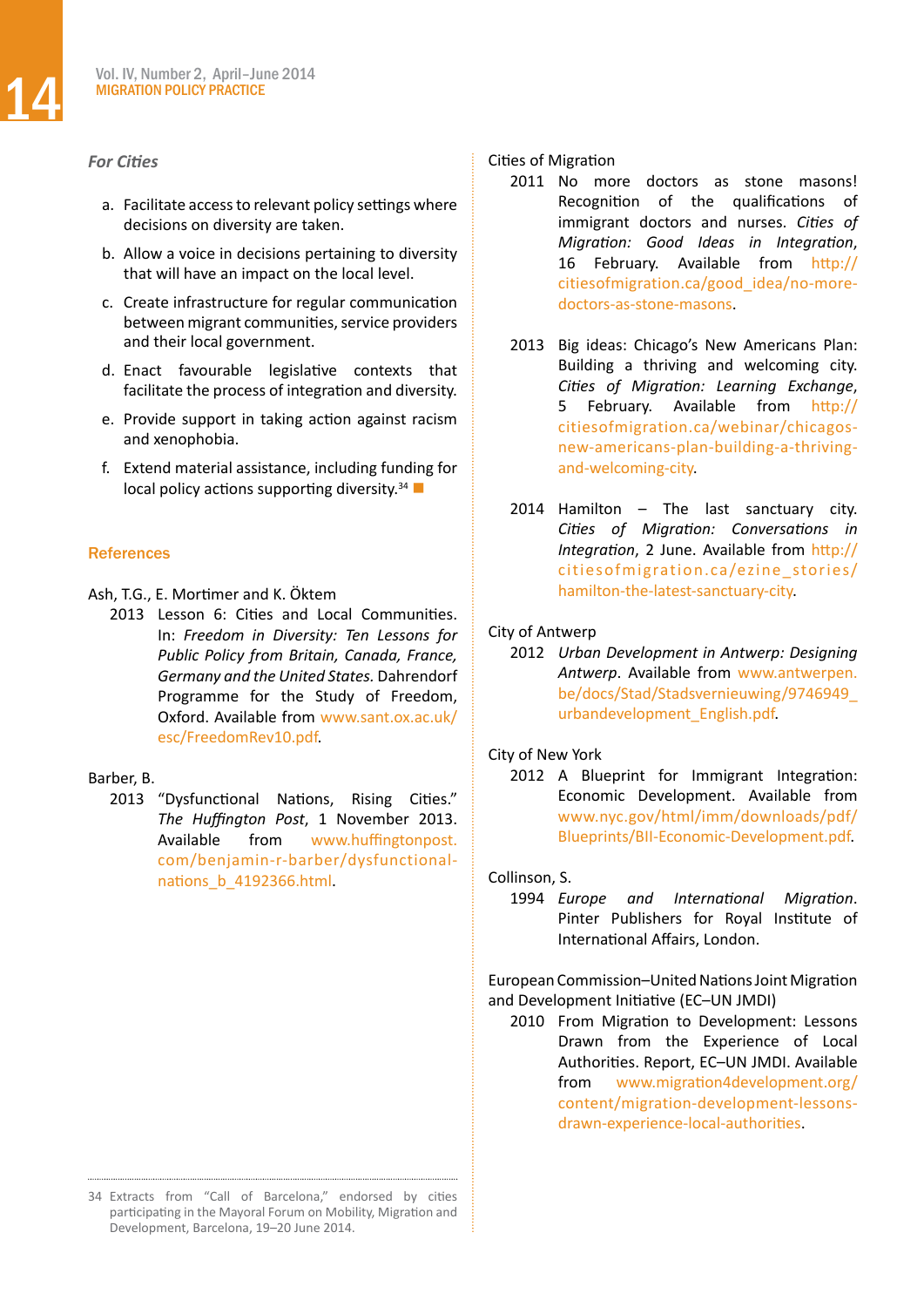Global Forum on Migration and Development (GFMD) 2007 Report of the first meeting of the Global Forum on Migration and Development: Belgium, July 9–11, 2007. Etablissements Emile Bruylant, S.A., Brussels.

# Maytree Foundation and Cities of Migration

2012 *Good Ideas from Successful Cities: Municipal Leadership in Immigrant Integration*. Maytree Foundation, Toronto. Available from [http://citiesofmigration.ca/](http://citiesofmigration.ca/publications/#sthash.Jn6lVLPN.dpuf) [publications/#sthash.Jn6lVLPN.dpuf](http://citiesofmigration.ca/publications/#sthash.Jn6lVLPN.dpuf).

# Mortimer, E.

2014 "Is Diversity a Threat to Freedom?" *Cities of Migration*, 2 June. Available from [http://](http://citiesofmigration.ca/ezine_stories/is-diversity-a-threat-to-freedom) [citiesofmigration.ca/ezine\\_stories/is](http://citiesofmigration.ca/ezine_stories/is-diversity-a-threat-to-freedom)[diversity-a-threat-to-freedom.](http://citiesofmigration.ca/ezine_stories/is-diversity-a-threat-to-freedom)

# Saunders, D.

- 2010 *Arrival Cities: How the Largest Migration in History is Shaping our World*. William Heinemann, London.
- 2013 "Suddenly, all politics is municipal." *The Globe and Mail*, 20 July. Available from [www.theglobeandmail.com/commentary/](http://www.theglobeandmail.com/commentary/suddenly-all-politics-is-municipal/article13319338) [suddenly-all-politics-is-municipal/](http://www.theglobeandmail.com/commentary/suddenly-all-politics-is-municipal/article13319338) [article13319338](http://www.theglobeandmail.com/commentary/suddenly-all-politics-is-municipal/article13319338).

United Nations Department of Economic and Social Affairs (UN DESA)

2013 *World Youth Report: Youth and Migration.*  UN DESA, New York. Available from [www.un.org /en/development/desa/](http://www.un.org/en/development/desa/publications/world-youth-report.html) [publications/world-youth-report.html.](http://www.un.org/en/development/desa/publications/world-youth-report.html)

United Nations Institute for Training and Research (UNITAR)

- 2012 Expert meeting on The Learning Platform on Human Mobility: Capacity development for local leaders, 9-10 July 2012. Outcome document. Available from [www.unitar.org/](http://www.unitar.org/ldp/strengthening-local-governance) [ldp/strengthening-local-governance](http://www.unitar.org/ldp/strengthening-local-governance).
- 2013 "Barcelona Announces Mayoral Forum on Mobility, Migration and Development." UNITAR Latest News, 4 October. Available from [www.unitar.org/barcelona-announc](http://www.unitar.org/barcelona-announces-mayoral-forum-mobility-migration-and-development)[es-mayoral-forum-mobility-migration-and](http://www.unitar.org/barcelona-announces-mayoral-forum-mobility-migration-and-development)[development.](http://www.unitar.org/barcelona-announces-mayoral-forum-mobility-migration-and-development)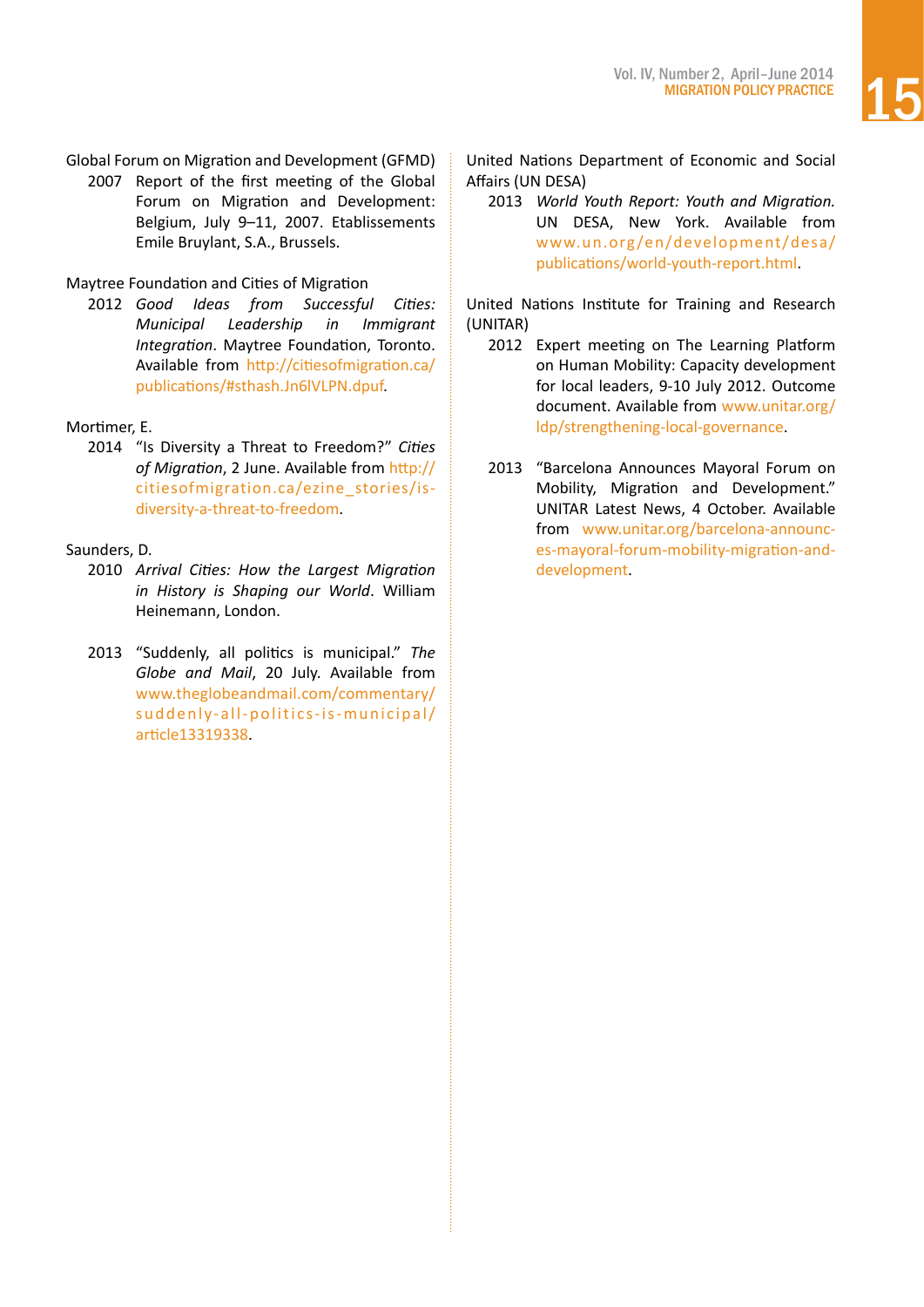<span id="page-15-0"></span>

# Migrants or expatriates? US citizens as a migrant group

*Amanda Klekowski von Koppenfels<sup>1</sup>*

Might an expatriate be in need of assistance from IOM?

 $\overline{\phantom{a}}$ OM seeks to provide assistance to migrants in need. This assistance is often broadly assumed to be provided to South–North migrants, while those from the Global North – often referred to as "expatriates" – are, on the other hand, assumed to rarely, if ever, be in need of assistance. This assumption may need to be re-examined. In researching migration, it becomes clear that many migrants – from the North, as well as the South  $-$  do not necessarily personify attributes typically associated with their countries of nationality, such as wealth and stability, and may indeed be in need of assistance at some point during their migration trajectory. US citizens<sup>2</sup> are one such group.

Estimated at somewhere between 2.2 and 7.6 million, overseas Americans are a larger group than often thought (Klekowski von Koppenfels and Costanzo, 2013), corresponding to between 0.8 and 2.6 per cent of the domestic US citizen population. These Americans have migrated to be with a partner or spouse, search for employment, study and more. Some were born abroad to US citizen parents – the United States' jus soli citizenship policy is accompanied by a jus sanguinis component. A close look at US citizens overseas reveals that they are a diverse group and that there is, perhaps, no "typical" overseas American.

It is perhaps particularly important in light of increasing North–South migration (see Laczko and Brian, 2013) that assumptions about North–South – and, indeed, North–North – migrants be carefully examined. Many may indeed be lifestyle migrants, seeking to find warmer climes and affordability in

retirement (cf. Dixon et al., 2006; O'Reilly, 2000), while others are originally from the Global South and are returning "home" (Laczko and Brian, 2013) when they undertake North–South migration. Yet many others are originally from the North, leaving in search of better economic opportunities, for marriage, or for some other reasons. In some cases, either the search for employment or the marriage ends poorly.

Often assumed to be reflective of the United States itself, with its broadly assumed wealth and power, Americans overseas do not necessarily embody the characteristics of the United States. Indeed, my research showsthat a plurality of Americans moved to Europe to be with a partner, and are, correspondingly, not moving as highly-skilled professionals within their professions as might be most often assumed (see Klekowski von Koppenfels, 2014). Of the Americans who responded to my survey, and who were primarily living in Europe, just over 40 per cent were employed full time, and nearly one quarter were self-employed (Klekowski von Koppenfels, 2014:80). Many others remain in situations of underemployment, often working well below their level of education. While many were indeed highly skilled and working in their preferred fields, others were not – teaching English by the hour, translating or running small businesses. Over one quarter of my respondents remitted money to the United States, and nearly 30 per cent received funds from friends or family back home; 7 per cent had done both (Klekowski von Koppenfels, 2014:90).

Yet Americans, like many others from the Global North, are almost inevitably referred to as "expatriates" rather than "migrants," each of these terms evoking certain associations. IOM notes that the term "migrant" is "usually understood to cover all cases where the decision to migrate was taken freely by the individual, concerned for reasons of 'personal convenience' and without intervention of an external compelling factor" (IOM, 2011). The distinction here is made against the term "refugee," which refers to most, if not all, migrants from the Global North. My research shows that Americans move to Europe for many of the same reasons that many individuals from the Global South countries do – primarily to be with a

Amanda Klekowski von Koppenfels is the Director of the MA Programme in International Migration at the University of Kent in Brussels. She is the author of *Migrants or Expatriates: Americans in Europe*, published by Palgrave in 2014.

<sup>2</sup> The term "US citizen" is here, as it is elsewhere, used interchangeably with "Americans," despite its inaccuracy, given that Mexicans, Brazilians and Canadians are also "Americans."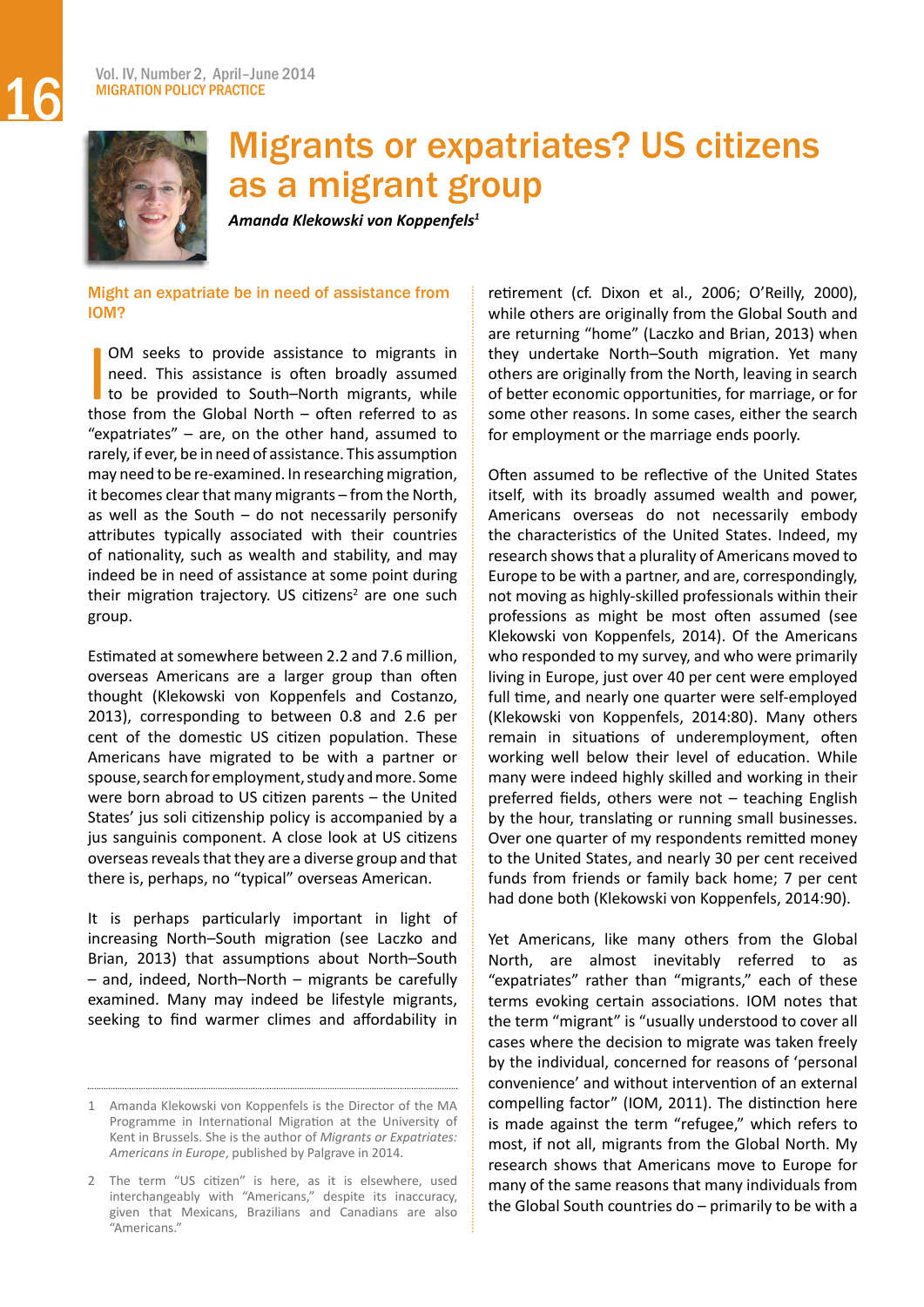partner, pursue studies, or take up employment (see Klekowski von Koppenfels, 2014:50).

"Expatriate," on the other hand, is a status that is "accompanied by associations of luxury, leisure or moral decline, in historical as well as contemporary contexts" (Fechter, 2007:3). Despite this primary association, the term has several definitions with the most accurate one  $-$  that is, "an individual who has renounced one's citizenship" – used least often. More common is a narrow sociological definition, namely, that of someone on a short-term (usually three to five years) "expatriate assignment" outside one's country of citizenship or birth, either as an intra-company transferee or by working for a multinational company or international organization.3 The assumption that those from the Global North are a homogenous group, uniformly working on a temporary basis, with the intention of returning to their home country, seems to underlie the broader application of this term to all of those from the Global North (see Klekowski von Koppenfels, 2014 for further discussion).

The term has, however, been expanded to refer more broadly to all of those from countries of the Global North (or the Organisation for European Economic Co-operation). In this usage, the term has certain neocolonialovertones, asdoesthe conceptofthe "lifestyle migrant," that is, an individual who is migrating in search of "a better way of life" (Benson and O'Reilly, 2009b:609). Lifestyle migrants, thus, by definition, do not move for employment or partnership. At the same time, the distinction between a lifestyle migrant and a migrant seeking employment may not be able to be precisely determined. It is clear that a refugee flees for safety from persecution. On the other hand, there are those who are clearly lifestyle migrants, such as many of the British migrants on the Costa del Sol and the US citizens in Mexico (cf. Croucher, 2009). But what of migrants who choose to seek highly skilled employment in order to improve their skills or earn higher salaries? An Indian IT worker in Silicon Valley? Or an American banker in London? The line between "economic" migrant and lifestyle migrant may not be so easily drawn.

# "Lifestyle migrants, thus, by definition, do not move for employment or partnership."

My research poses the question as to whether Americans in Europe are the expatriates that they are often seen as or if, indeed, they might be viewed as migrants. Elspeth Guild offers a useful perspective on defining "expatriate," that is, that expatriates are "defined by reference to where they came from rather than who they are. This arises from the difference-inpower relationship between the country of origin … and the host country" (Guild, 2009:20). As such, a US citizen in Viet Nam working for a large multinational company might be referred to as an expatriate, as might a German working for a large German company in the Bolivarian Republic of Venezuela or India. In the case of Americans living in Europe, however, this "difference-in-power" is less strong.

What about an American freelance translatorin Berlin, perhaps one living from contract to contract? Is he a migrant or an expatriate? More likely than not, he will be referred to as an expatriate. What if you learn that the freelance translator  $-$  let's call him Michael  $-$  is gay, and is unable to live in the United States with his German husband? Michael's husband no longer has the legal right to live in the United States, but Michael holds a residence visa in Germany as the spouse of a German. Michael, perhaps, is not who we might think of as a "typical American" – or maybe even a migrant. Similarly, Betty, whom I also interviewed in Berlin, came from what she called "a very difficult family situation." When she was able to come to Germany and work as an au pair, she saw a good way to get out of a bad situation. She stayed in Berlin to study at a university, met a partner, married, and has now been in Berlin for nearly 20 years.

Neither Betty's nor Michael's case is unusual; in the course of my research, I came across many Americans who had moved to Europe for reasons far removed from the assumptions of focused and planned career advancement, intra-company transfer or glamorous renovations of rural homes in southern Europe. Many certainly did do so, and many also travelled in search of adventure and expanding horizons. Michael's situation is one that has only recently changed: prior

<sup>3</sup> The term "expatriate" is increasingly being used more widely to refer to a broader range of migrants. Both academically and more colloquially, however, the terms continue to be used to apply to migrants from the Global North and Global South, respectively.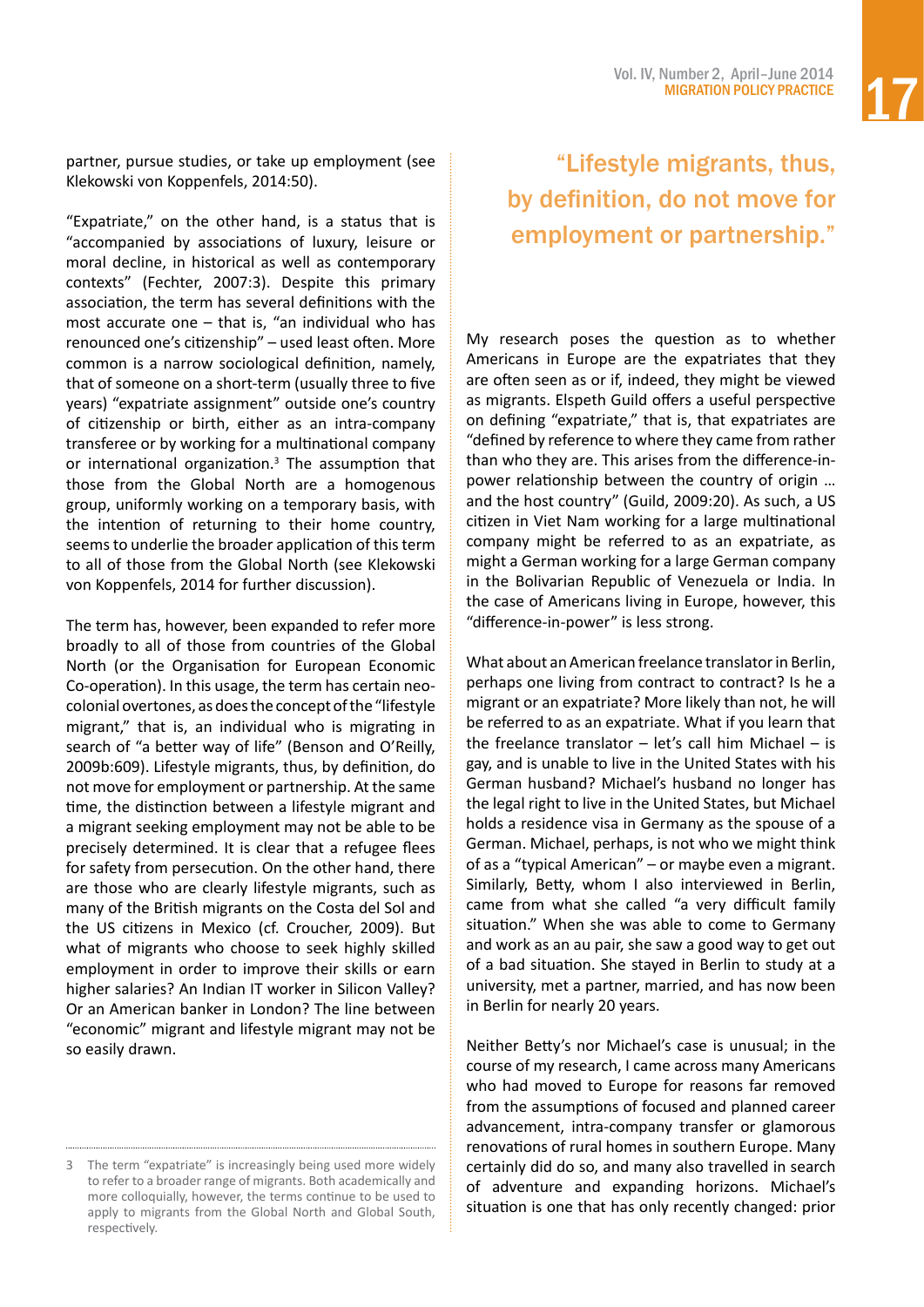to June 2013, gay and lesbian Americans with foreign partners were unable to sponsor their partners for a spousal Green Card, forcing them to live abroad – often in Europe – in order to form a family. Yet in June 2013 the United States v. Windsor decision allowed gay and lesbian Americans to sponsor their foreign partners for Green Cards, which means that such socalled "love exile" situations now arise less often.

Finally, we end this commentary with the question with which it began: Might a US citizen need to avail him or herself of the assistance of IOM? In 2013 over 30 US citizens did just that, returning to the United States with the assistance of IOM's AVRR programmes. The US State Department also assists US citizens in returning home, providing passports valid for travel back to the United States only, as well as emergency repatriation loans – which must be repaid before a new passport can be issued. In fiscal year 2012, similar to 2011, over 1,000 US citizens were assisted to return to the United States by the US State Department (US State Department, 2013). In that same year, the Americans Overseas Domestic Violence Crisis Center (AODVC) assisted 550 American women living overseas, many of whom were married to local nationals, to leave situations of domestic abuse (AODVC, 2012). These are Americans overseas who have sought and found help – they do not include, however, those who were able to find help from friends or family, or those who remain in difficult situations. In short, perhaps our assumptions concerning US citizens – one group of migrants from the Global North – are not entirely accurate. If so, then the question which follows is whether our – media, government and researchers – assumptions concerning other migrants may be based on similar assumption and generalizations.

While establishing typologies and developing broad generalizations about migrant groups are important –in order to provide services, as well as establish an understanding of the phenomenon  $-$  we need to take care to avoid seeing migrant groups as homogenous entities. In the case of migrants from the Global North, they are often seen as "something other than migrants." Including them in the broader understanding of migration will contribute to our understanding of the phenomenon overall.  $\blacksquare$ 

#### **References**

American Overseas Domestic Violence Crisis Center (AODVC)

- 2012 *Annual Report 2012*. AODVC, Portland, OR. Available from [http://866uswomen.](http://866uswomen.org/Docs/AmericansOverseasDVCrisisCenter2012AnnualReport.pdf) [org/Docs/AmericansOverseasDVCrisisCen](http://866uswomen.org/Docs/AmericansOverseasDVCrisisCenter2012AnnualReport.pdf)[ter2012AnnualReport.pdf](http://866uswomen.org/Docs/AmericansOverseasDVCrisisCenter2012AnnualReport.pdf) (accessed June 2014).
- Benson, M. and K. O'Reilly
	- 2009 Migration and the search for a better way of life: A critical exploration of lifestyle migration. *Sociological Review* 57(4):608– 625.

Croucher, S.

2009 *The Other Side of the Fence: American Migrants in Mexico*. University of Texas Press, Austin.

Dixon, D. et al.

2006 *America's Emigrants: US retirement migration to Mexico and Panama.*  Migration Policy Institute, Washington, D.C. Available from [www.migrationpolicy.org/](http://www.migrationpolicy.org/pubs/americas_emigrants.pdf) [pubs/americas\\_emigrants.pdf](http://www.migrationpolicy.org/pubs/americas_emigrants.pdf) (accessed June 2014).

#### Fechter, M.

2007 *Transnational Lives: Expatriates in Indonesia*. Ashgate, Aldershot.

#### Guild, E.

2009 *Security and Migration in the 21st Century.*  Polity, Cambridge.

#### International Organization for Migration (IOM)

2011 *Key Migration Terms*. Webpage available from [www.iom.int/cms/en/sites/iom/](http://www.iom.int/cms/en/sites/iom/home/about-migration/key-migration-terms-1.html#Migrant) [home/about-migration/key-migration](http://www.iom.int/cms/en/sites/iom/home/about-migration/key-migration-terms-1.html#Migrant)[terms-1.html#Migrant](http://www.iom.int/cms/en/sites/iom/home/about-migration/key-migration-terms-1.html#Migrant) (accessed June 2014).

#### Klekowski von Koppenfels, A.

2014 *Migrants or Expatriates? Americans in Europe.* Palgrave Macmillan, Basingstoke.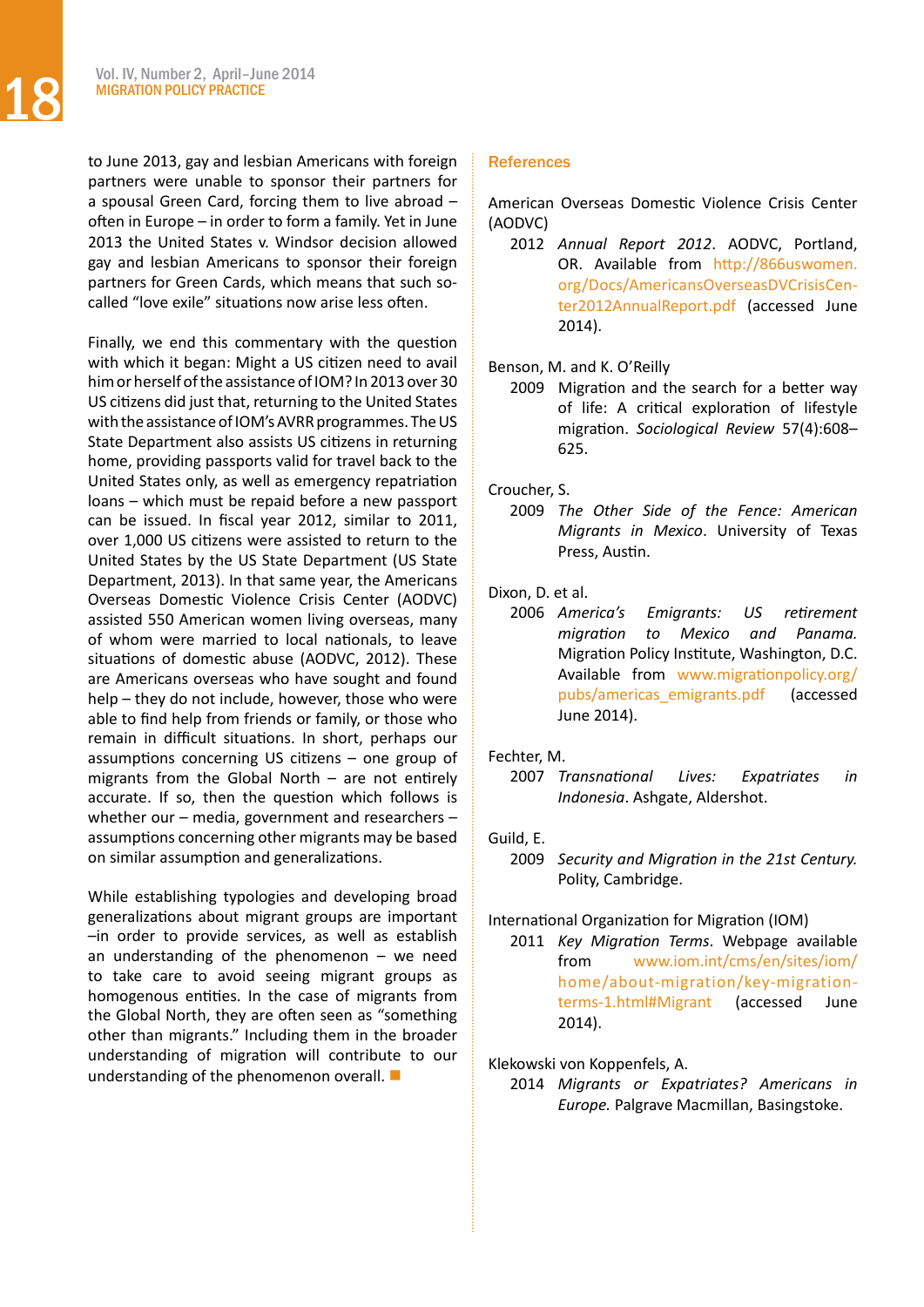# Klekowski von Koppenfels, A. and Costanzo , J.

2013 "Counting the Uncountable: Overseas Americans." *Migration Information Source*, May 2013. Available from [www.](http://www.migrationinformation.org/USfocus/display.cfm?ID=951) [migrationinformation.org/USfocus/display.](http://www.migrationinformation.org/USfocus/display.cfm?ID=951) [cfm?ID=951](http://www.migrationinformation.org/USfocus/display.cfm?ID=951) (accessed June 2014).

# Laczko, F. and T. Brian

2013 North–South migration: A different look at the migration and development debate. *Migration Policy Practice*, 3:14–19. Available from [http://publications.iom.int/](http://publications.iom.int/bookstore/free/MigrationPolicyPracticeJournal11_22July2013.pdf) [bookstore/free/MigrationPolicyPracticeJo](http://publications.iom.int/bookstore/free/MigrationPolicyPracticeJournal11_22July2013.pdf) [urnal11\\_22July2013.pdf](http://publications.iom.int/bookstore/free/MigrationPolicyPracticeJournal11_22July2013.pdf) (accessed in June 2014).

# O'Reilly, K.

2000 *The British on the Costa del Sol: Transnational identities and local communities*. Routledge, London.

# United States State Department

2013 *Repatriate Loans Program Account*.Program document, available from [www.state.](http://www.state.gov/documents/organization/208998.pdf) [gov/documents/organization/208998.pdf](http://www.state.gov/documents/organization/208998.pdf) (accessed June 2014).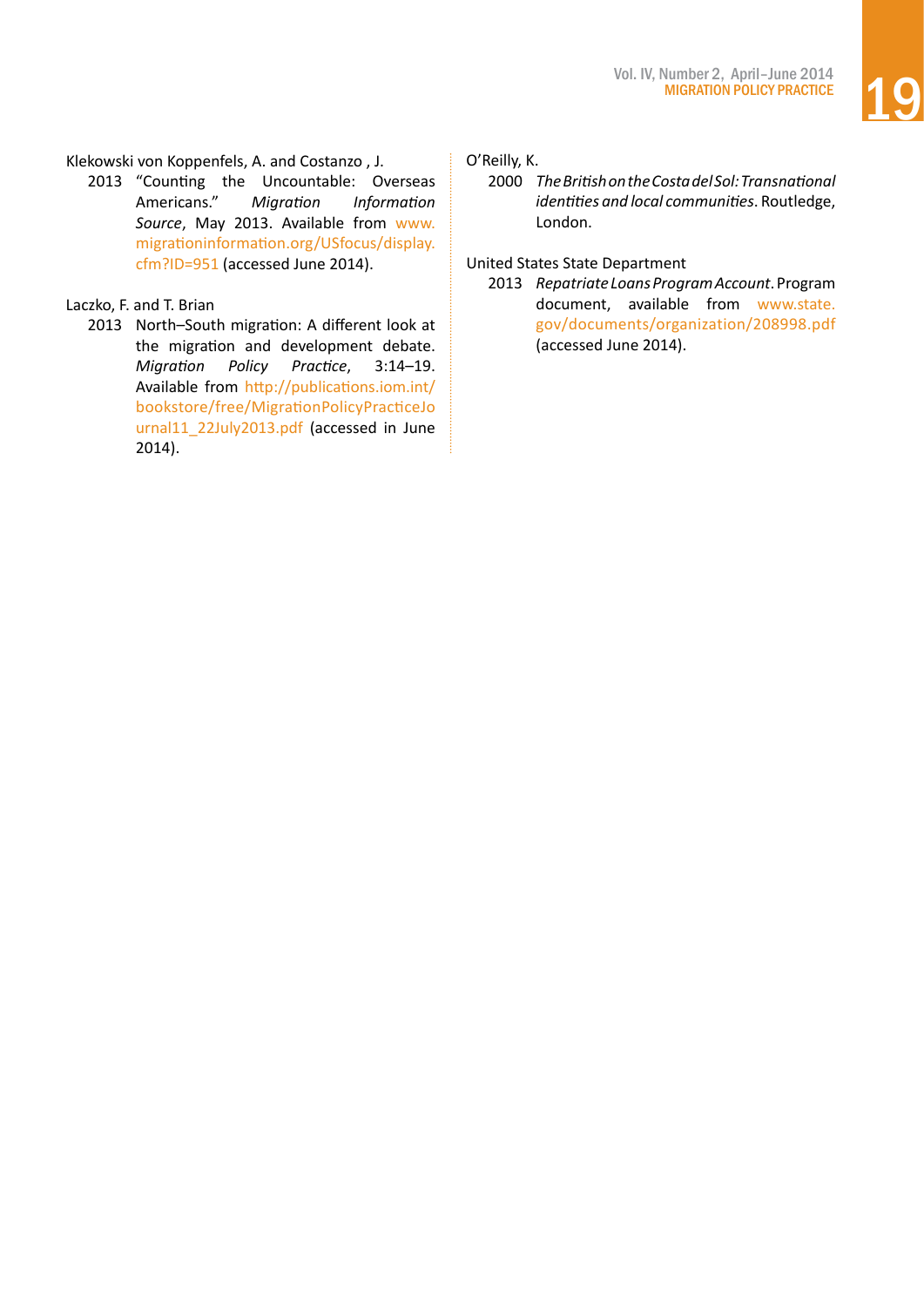<span id="page-19-0"></span>

# Can Big Data help us achieve a "migration data revolution"?

*Frank Laczko and Marzia Rango<sup>1</sup>*

### Introduction

ig Data" is generated every time we send a text message, make a mobile phone call, run an Internet search, transfer money online or interact on social media. This article looks at the potential of using such data to improve data on migration at a time when there are growing calls to improve the migration evidence base. To what extent can such new data sources provide policymakers with more timely and comparable data on migration?  $\mathbf{u}$ 

At the 2013 UN High-level Dialogue on Migration and Development, it was widely agreed that policymakers needed much better data on migration and development. For example, the best migration data often comes from censuses, which can be several years old and, thus, outdated. Only 12 countries in sub-Saharan Africa have conducted a census in the last decade. The lack of migration data often leads to public misperceptions about the scale of migration and its impact. Poor official statistics on migration makes it difficult for decision makers around the world to develop effective policies. The lack of robust migration data also makes it more difficult to argue for the inclusion of migration indicators in the post-2015 development agenda.

Calls for better data on migration are not new, but they come at an important time when the development community is recommending the need for a "development data revolution" (UN High-level Panel report on the post-2015 development agenda, 2013). Bill Gates, for example, recently argued that improving the lives of the poor will require a revolution in development data:

*"Ultimately, the better the data available in the development field, the higher the quality of people's lives in poor countries."*<sup>2</sup>

A "data revolution" would mean developing new approaches, new partners and new sources and uses of data, and could add impetus to calls for better data on migration and development. As the 2013 Highlevel Panel (HLP) report notes:

"*This is not just about governments. International agencies, CSOs and the private sector should be involved. A true data revolution would draw on existing and new sources of data to fully integrate statistics into decision-making, promote open access to, and use of, data and ensure increased support for statistical systems.*" (HLP, 2013).

Given this context, governments and the development community are becoming increasingly interested in exploring the potential of using Big Data, the unprecedentedly large amount of data automatically generated through the use of digital devices or webbased platforms and tools. The UK Government, for example, plans to spend over USD 100 million on research to explore the potential of using such data. Innovations in technology and reductions in the prices of digital devices worldwide mean that digital data is being produced in real time and at an unprecedented rate. In particular, there are now more than 6 billion cellular phones, 5 billion of which are used in developing countries. There has been exponential growth in mobile phone penetration in developing countries, reaching 89 per cent in 2013.<sup>3</sup>

This article explores how Big Data might help to improve our understanding of migration trends around the world. We consider some of the advantages and disadvantages of using such data and illustrate through concrete examples its potential uses in the study of migration. The article outlines ways in which Big Data can be used to: (a) track postdisaster displacement using call detail records (or "CDRs"); (b) identify modalities and determinants of mobile money transfers through other kinds of mobile phone data; (c) estimate and predict migration flows and rates through the Internet protocol (IP)

<sup>1</sup> Frank Laczko is Head of the Migration Research Division at IOM Headquarters in Geneva; Marzia Rango is a Research Intern in the Migration Research Division at IOM Headquarters in Geneva.

<sup>2</sup> Visit [www.adb.org/features/big-data-vital-statistics-develop](http://www.adb.org/features/big-data-vital-statistics-development for more information on Big Data)ment for more [information](http://www.adb.org/features/big-data-vital-statistics-development for more information on Big Data) on Big Data.

<sup>3</sup> See [www.itu.int/en/ITU-D/Statistics/Documents/facts/](http://www.itu.int/en/ITU-D/Statistics/Documents/facts/ICTFactsFigures2013-e.pdf for more information) [ICTFactsFigures2013-e.pdf](http://www.itu.int/en/ITU-D/Statistics/Documents/facts/ICTFactsFigures2013-e.pdf for more information) for more information.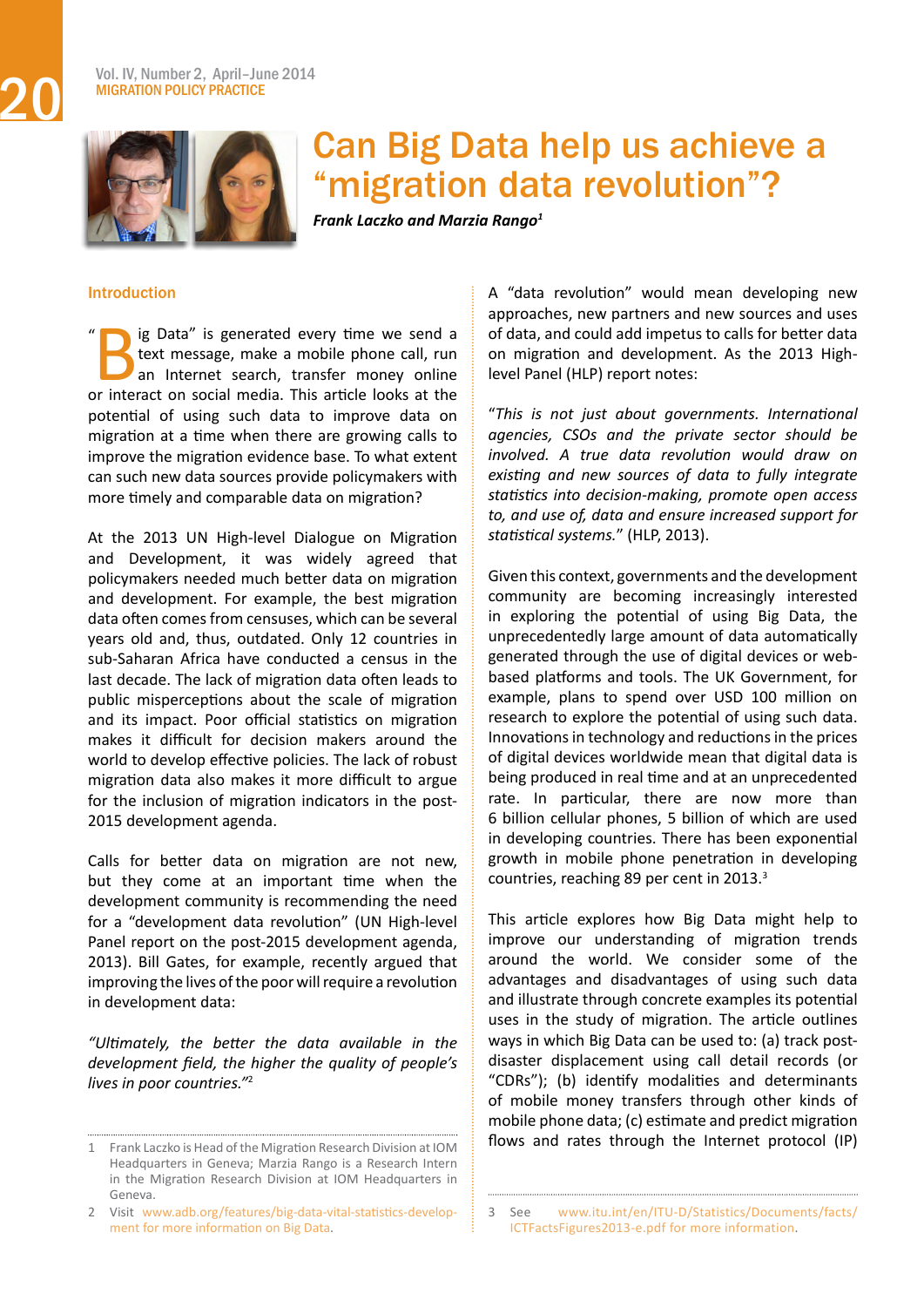addresses of website logins and sent e-mails; (d) infer migration trends and compare patterns of internal and international migration using geo-located social media data; and (e) analyse transnational networks and diaspora groups or migration-related public discourse through social media content.

# Defining "Big Data"

The term "Big Data" usually refers to the vast amount of data generated by the use of digital devices and web-based tools and platforms (Latouzé, 2012). Big Data can also come from other types of digital sensors and meters, such as satellite imagery. More broadly, Big Data also refers to the growing analytical capacity and increasingly powerful computation methods available today to analyse complex and huge amounts of digital data. The main characteristics of Big Data are commonly referred to as the "Three Vs": volume, velocity and variety (Laney, 2001), with the recent addition of a fourth "V," standing for the potential and, typically, financial value that can be extracted from the collection, aggregation and analysis of Big Data.<sup>4</sup>

The exponential growth in the use of mobile phones, social media and Internet-based services worldwide means the "volume" of data available is larger than ever before in human history, but Big Data does not exclusively owe its name to its size. In fact, any "passively collected data deriving from daily usage of digital services" constitutes Big Data – a phenomenon also known as "data exhaust" (Latouzé, 2012). "Velocity" refers to the unprecedented speed with which data is generated, and "variety" to its complexity, as Big Data is constituted by structured and unstructured data  $-$  an example of the former are CDRs, which can be objectively arranged and analysed, while any type of social media content constitutes unstructured data, as it is subjective and non-verifiable.

# Growing interest in the potential of using "Big Data"

Since the mid-1990s, when the concept of Big Data in its present connotation was arguably first introduced,5 businesses, academics and policymakers have paid increasing attention to ways of harnessing the potential of this kind of data in their respective fields. Interest in using Big Data in the field of international development has exploded in recent years. There has been a surge of publications dedicated to Big Data and international development such as, notably, the World Economic Forum's "Big Data, Big Impact: New Possibilities for International Development<sup>6"</sup> and the UN Global Pulse's "Big Data for Development: Challenges and Opportunities."7 The UN Global Pulse initiative was established in 2009 with the specific purpose of "exploring how digital data and new real-time analytical technologies can provide a better understanding of changes in human wellbeing and emerging vulnerabilities."8 Research from UN Global Pulse focused, among other aspects, on the use of social media as early warning signals for commodity price volatility or spikes in unemployment rates in specific countries, and there are plans to set up a network of "Pulse Labs" aimed at establishing public–private partnerships to harness the potential of Big Data in development program planning and monitoring. Big Data could also be used to improve decision-making in health care, natural disaster and resource management, and economic productivity (Hilbert, 2013). Institutions, including the Harvard School of Public Health and the Qatar Computing Research Institute, offer useful resources on Big Data for international development.

# Potential uses of Big Data to study migration

Discussion of the potential uses of Big Data to fill migration data gaps is still in its infancy. Papers presented at the 2014 Global Forum on Migration and Development and the UN High-level dialogue on

8 UN Global Pulse official website: [www.unglobalpulse.org.](http://www.unglobalpulse.org)

McKinsey Global Institute estimated the financial value that can potentially be extracted from the use of Big Data across different sectors: Gains would be in the order of USD 300 billion for the US health-care sector each year, and EUR 250 billion for the European public administration sector (McKinsey Global Institute, 2011).

<sup>5</sup> See [http://bits.blogs.nytimes.com/2013/02/01/the-origins](http://bits.blogs.nytimes.com/2013/02/01/the-origins-of-big-data-an-etymological-detective-story)[of-big-data-an-etymological-detective-story](http://bits.blogs.nytimes.com/2013/02/01/the-origins-of-big-data-an-etymological-detective-story) for more on the history of Big Data.

<sup>6</sup> This reort may be downloaded from [www3.weforum.org/](http://www3.weforum.org/docs/WEF_TC_MFS_BigDataBigImpact_Briefing_2012.pdf) [docs/WEF\\_TC\\_MFS\\_BigDataBigImpact\\_Briefing\\_2012.pdf.](http://www3.weforum.org/docs/WEF_TC_MFS_BigDataBigImpact_Briefing_2012.pdf)

This report may be downloaded from [www.unglobalpulse.](http://www.unglobalpulse.org/sites/default/files/BigDataforDevelopment-UNGlobalPulseJune2012.pdf) [org/sites/default/files/BigDataforDevelopment-](http://www.unglobalpulse.org/sites/default/files/BigDataforDevelopment-UNGlobalPulseJune2012.pdf)[UNGlobalPulseJune2012.pdf](http://www.unglobalpulse.org/sites/default/files/BigDataforDevelopment-UNGlobalPulseJune2012.pdf).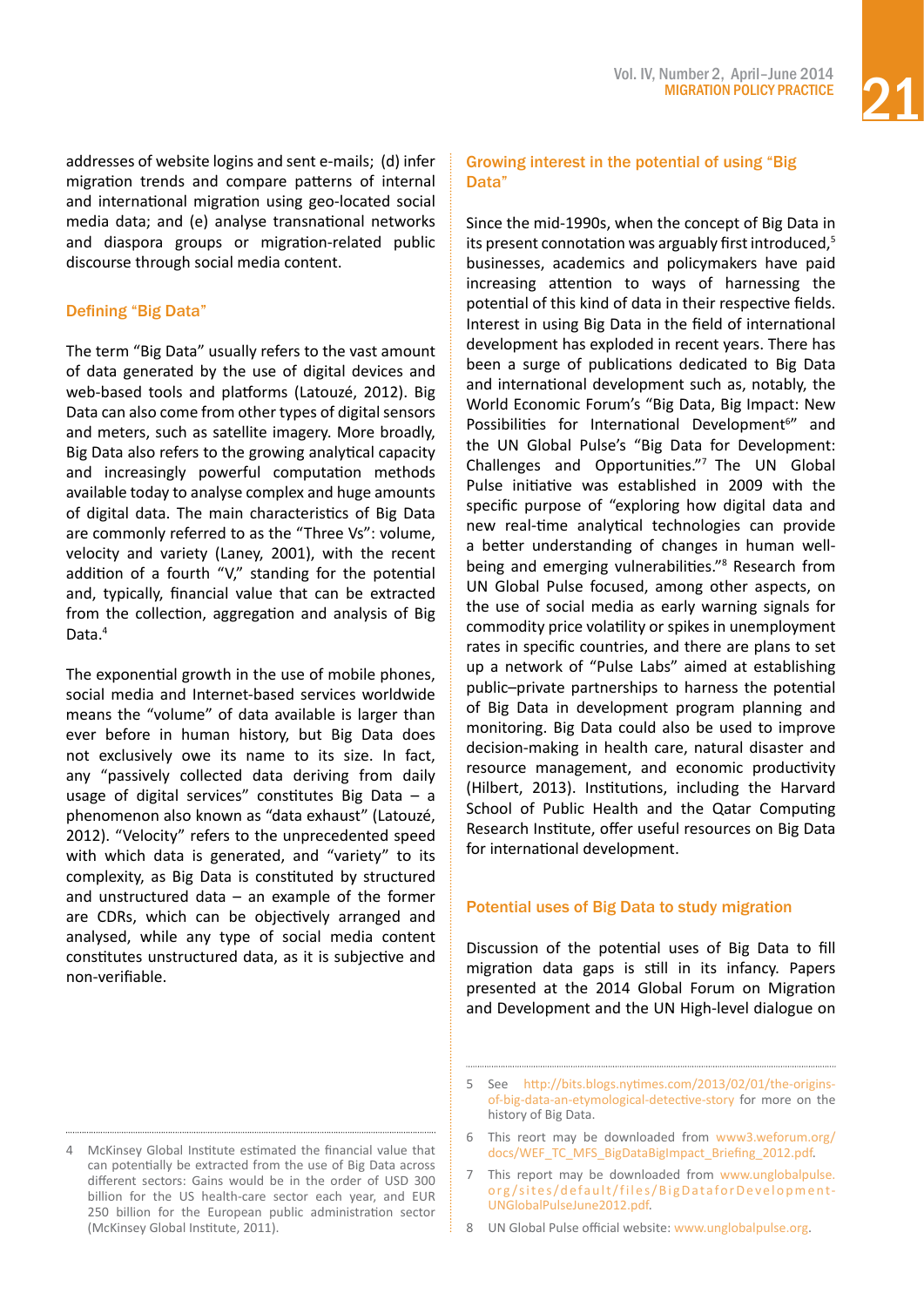Vol. IV, Number 2, April–June 2014<br>MIGRATION POLICY PRACTICE MIGRATION POLICY PRACTICE

> Migration and Development in 2013 barely mentioned the subject. The number of migration studies drawing on Big Data is still relatively limited but rapidly increasing. Some examples are presented below (see Table 1 for a summary of the different types of studies which have been conducted in the migration field).

# *CDR data to track forced displacement or infer internal migration patterns*

CDRs are digital records automatically generated and collected by mobile network operators every time a mobile phone call is made. They generally include information about the time and duration of the call, the calling and receiving numbers and, most important for migration research, the approximate locations of the caller and the receiver (i.e. the locations of the cell towers to which the SIM cards connect during the call). The identification of either location is more or less accurate depending on the distance between cell towers (smaller in urban areas relative to rural areas).

Several studies have used CDR data to track population movement in the aftermath of disasters, given the rapid and uncontrolled character of this kind of displacement, and detect patterns of internal and circular migration, which are typically hard to capture using traditional sources of data like national censuses and household surveys. Bengtsson et al. (2011) estimated the magnitude of and the trends in population movements out of Port-au-Prince following the 2010 Haiti earthquake. The authors obtained (anonymized) records from one of the country's largest mobile network operators on 2.8 million SIMs that made at least one call during the pre- and postearthquake periods. Records included the location of the mobile phone tower to which each SIM connected during the call, which made it possible to follow mobile phone subscriber's movements. The estimates were close to early estimates by the national civil protection agency in terms of number (though quite different in terms of distribution). More importantly, they were similar to retrospective population-based data, showing the predictive power of geo-referenced mobile phone call data. A parallel study was carried out in New Zealand after the Christchurch earthquake with similar results (ACAPS, 2013).

CDR data uses are not confined to studies on postdisaster displacement. For example, Blumenstock (2012) used mobile phone records to infer internal migration patterns in Rwanda. The potential of Big Data for the study of internal and circular migration

 "Records included the location of the mobile phone tower to which each SIM connected during the call, which made it possible to follow mobile phone subscriber's movements."

is particularly significant, given that traditional data collection tools such as government censuses and household surveys do not typically capture such patterns. Along the same lines, Eagle et al. (2009) looked at differences in movement between rural and urban residents. Also, Frias-Martinez et al. (2010) studied the impact of socioeconomic status on migration in one Latin American city by looking at ICTgenerated data, and Lu Wetter et al. (2013) analysed the predictability of human mobility using a similar methodology.

# *Identify modalities and determinants of mobile money transfers using mobile phone data*

Apart from call records, existing research shows that other kinds ofmobile phone data can also be collected, analysed and used in several ways. Blumenstock et al. (2013) collected the comprehensive log of all mobile phone activity – calls, text messages, money transfers and purchases  $-$  of 1.5 million subscribers from Rwanda's primary telecommunications operator during a four-year period. More specifically, they used data from interpersonal transfers between subscribers of the network – date, time, value and anonymized identifiers for senders and receivers – to understand how money sent through phones is used to share risk in the aftermath of natural disasters (in particular, the 2008 Rwanda earthquake) and the determinants of mobile money transfers.

# *Using IP addresses of website logins and e-mail sending to estimate international migration trends*

State et al. (2013) and Zagheni and Weber (2012) provide examples of innovative approaches to estimate migration flows using Big Data in the form of IP address-based location data. In the first paper,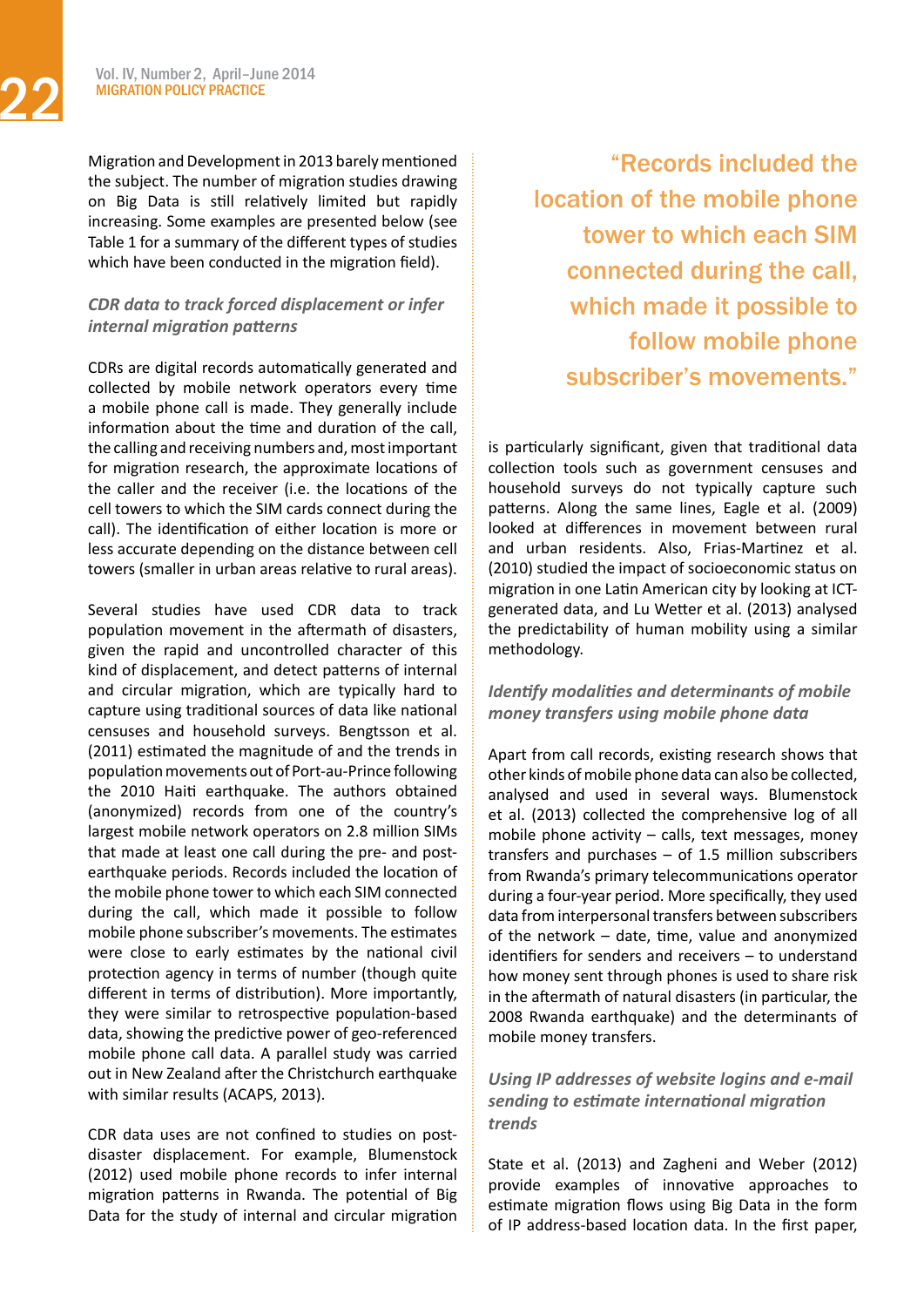short- and medium-term migration flows were estimated using IP addresses from repeated logins to Yahoo! Services by over 100 million anonymized users during a one-year period. The authors constructed the sample following a data-cleaning protocol aimed at reducing the inaccuracies ("noise") normally associated with the use of IP geo-location data – for instance, users might use a proxy server to connect to the Internet, in which case their physical location would not correspond to the IP-based geo-location. By constructing a statistical model for the prediction and analysis of migrant (as well as short-term tourist) flows, the authors were able to infer global mobility patterns on the basis of "conditional probabilities of migration," or else the likelihood that a migrant from one country will go to another country. Thismodel was also able to capture patterns of circular or "pendular" migration which cannot be identified using traditional data sources such as national censuses or household surveys.

In Zagheni and Weber (2014), IP addresses were used to map the geographic locations from where 43 million anonymized users sent e-mail messages within a given period. The authors linked such information to users' self-reported age and gender information to estimate age- and gender-specific migration rates, with the assumption that a user's country of residence is the one from where he or she sent most of his or her e-mails. In order to correct for selection bias – the fact that the sample considered is normally quite large, but not necessarily representative of the whole population due to differences in Internet usage patterns across countries and age groups – the researchers constructed a model which took into account differentials in Internet penetration rates by age and gender across countries. The reason for this is that in countries where Internet penetration is low, Internet users might be a select group of highly educated or mobile people, and, thus, mobility might be overestimated. As the authors argue, this type of research has the potential to revolutionize the way in which migration statistics are compiled, given its global scale, the relatively short time-frame in which it can be carried out given the velocity of data generation, the real-time collection, and the limitations associated to the use of demographic registration systems, as migrants often do not register in the destination country (when they do, there is often a lag between their movement to the destination country and actual registration).

# *Using geo-located social media (Twitter) data to infer migration trends*

Social media is becoming an important source of information to study migration trends, as it makes it possible to identify and (anonymously) follow users over time through geo-referenced posts. Zagheni et al. (2014) used geographic information (latitude and longitude) derived from Twitter posts to estimate migration in countries of the Organisation for Economic Co-operation and Development (OECD). In particular, the researchers downloaded geo-located "tweets" (i.e. Twitter posts) of about 500,000 users who posted at least one tweet in the sample period using Twitter Application Programming Interface, and mapped users to countries, dividing them into those who "tweeted" from one, two, three countries or more. They then selected a sample of users for which they had detailed and consistent information over the period considered  $-$  at least three geolocated tweets in each of the four-month periods over two years – scaling down the sample to about 15,000 users. Their main methodological innovation is the use of a difference-in-difference strategy to reduce the "selection bias" inherent in the use of social media data for statistical inference, given that Twitter (as well as other social media platforms) users do not constitute a representative sample of the whole population. In other words, assuming that the composition of Twitter users changes in a similar way across countries, one can extrapolate migration trends by comparing relative changes in migration rates for a single country with relative changes for the group of reference at two points in time.

Geo-referenced Twitter data allows for comparisons between patterns of internal and international migration, because it makes it possible to differentiate between country residents, that is, those who post tweets from the reference or origin country, and migrants, that is, those who "tweet" from another country. Also, this data has great potential in migration forecasting because it is available well before information from national censuses or surveys. More work from the scientific community is needed, however, first, to overcome selection bias in the use of social media to track mobility, thereby ensuring the external validity of studies based on this kind of data; and second, to make it possible to predict mobility patterns with highly complex, unstructured and hardto-verify social media data.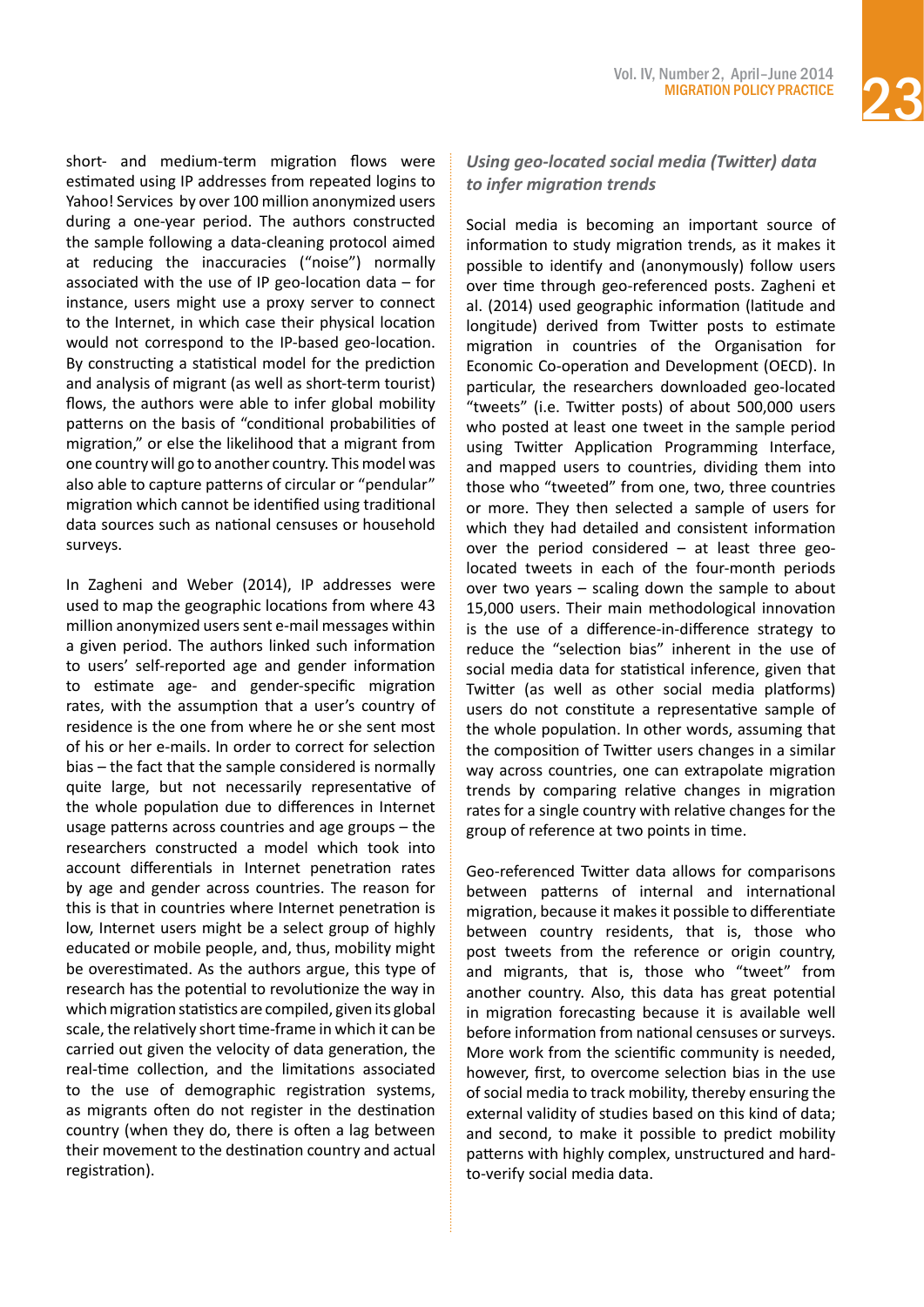# *Alternative uses of social media content in migration research*

Social media represent another Big Data source of useful information for migration studies. As previously explained, social media platforms such like microblogging site Twitter can be used to infer mobility patterns using the geographic information linked to users' posts. However, the potential of social media data in the field of migration studies is not confined to the identification or prediction of mobility trends. Social media contain unstructured and often publicly available data (unlike e-mail messages, which are private in nature), which can be used in a variety of ways as a growing academic literature shows.

A special issue of the *Journal of Ethnic and Migration Studies* entitled "Migration and Diaspora in the Age of Information and Communication Technologies" (No. 9, Vol. 38, 2012) was entirely dedicated to issues that emerge from the intersection of ICTs and migration, such as diaspora and transnationalism, as well as to ways in which ICTs impact migrants' lives. Empirical studies have investigated the role of social media platforms in the construction of transnational networks (Nedelcu, 2012). Social media have been found not only to ease communication between migrants, but to actively transform the nature of migrant networks and, in some instances, facilitate migration: potential migrants can use social media to establish ties with people already residing in the potential destination country, or to collect information through informal channels (Dekker and Engbersen, 2013). Social media can also be useful to investigate the political activism of migrants and minority groups (Conversi, 2012; Kissau, 2012), migrants' integration into the host society (Rinnawi, 2012), as well as the transformation of family relationships and the impact of migration on migrants' well-being, for example.

Lastly, social media can be rich sources of information for analysing people's attitudes towards immigrants and immigration, as well as migrant integration in the host society. For instance, the project Unite Europe aims to analyse social media content generated by citizens to inform local integration policies.<sup>9</sup> However, there are serious challenges associated with this kind of research, as information gathered on social media might represent a very small sample of public opinion or might be exaggerated or in any case not correspond to people's actual views(Mc Gregor and Siegel, 2013).

To sum up, the most common applications of Big Data in the context of migration seem to be in the use of mobile phone call data to track and assist displaced populations in regions exposed to disaster risk. There are several ongoing studies of this type. Academic researchers at the Flowminder Foundation work to improve public health outcomes in disaster-, conflictand disease-affected regions through the collection, aggregation, analysis and dissemination of mobile phone data to track displacement and therefore improve relief responses.10 The United Nations University's project, "Mobile Data, Environmental Extremes and Population" (MDEEP), seeks to use mobile phone call data, among other sources, to study the impact of cyclones and household responses in Bangladesh. A current project led by Maastricht University is focusing on the potential of using new technologies in responding to human displacement. $11$ Georgetown University and the University of Sussex are jointly conducting research on the uses of Big Data to create an early warning system to prevent forced population displacement.12

> "As previously explained, social media platforms such like microblogging site Twitter can be used to infer mobility patterns using the geographic information linked to users' posts."

<sup>10</sup> Flowminder Foundation official website: [www.flowminder.](http://www.flowminder.org) [org.](http://www.flowminder.org)

<sup>11</sup> See "ICT and population displacement: potentials of new technologies in responding to human displacement" at [www.](http://www.maastrichtuniversity.nl/web/Main/Education/InnovationAndExcellence/ExcellenceProgrammes/PREMIUM/Projects1.htm) [maastrichtuniversity.nl/web/Main/Education/InnovationAn](http://www.maastrichtuniversity.nl/web/Main/Education/InnovationAndExcellence/ExcellenceProgrammes/PREMIUM/Projects1.htm)[dExcellence/ExcellenceProgrammes/PREMIUM/Projects1.](http://www.maastrichtuniversity.nl/web/Main/Education/InnovationAndExcellence/ExcellenceProgrammes/PREMIUM/Projects1.htm) [htm](http://www.maastrichtuniversity.nl/web/Main/Education/InnovationAndExcellence/ExcellenceProgrammes/PREMIUM/Projects1.htm).

<sup>12</sup> See [www.georgetown.edu/research/news/isim-forced-migra](http://www.georgetown.edu/research/news/isim-forced-migration-warning-system.html)[tion-warning-system.html](http://www.georgetown.edu/research/news/isim-forced-migration-warning-system.html) for more information.

<sup>9</sup> Unite Europe official website: [www.uniteeurope.org](http://www.uniteeurope.org).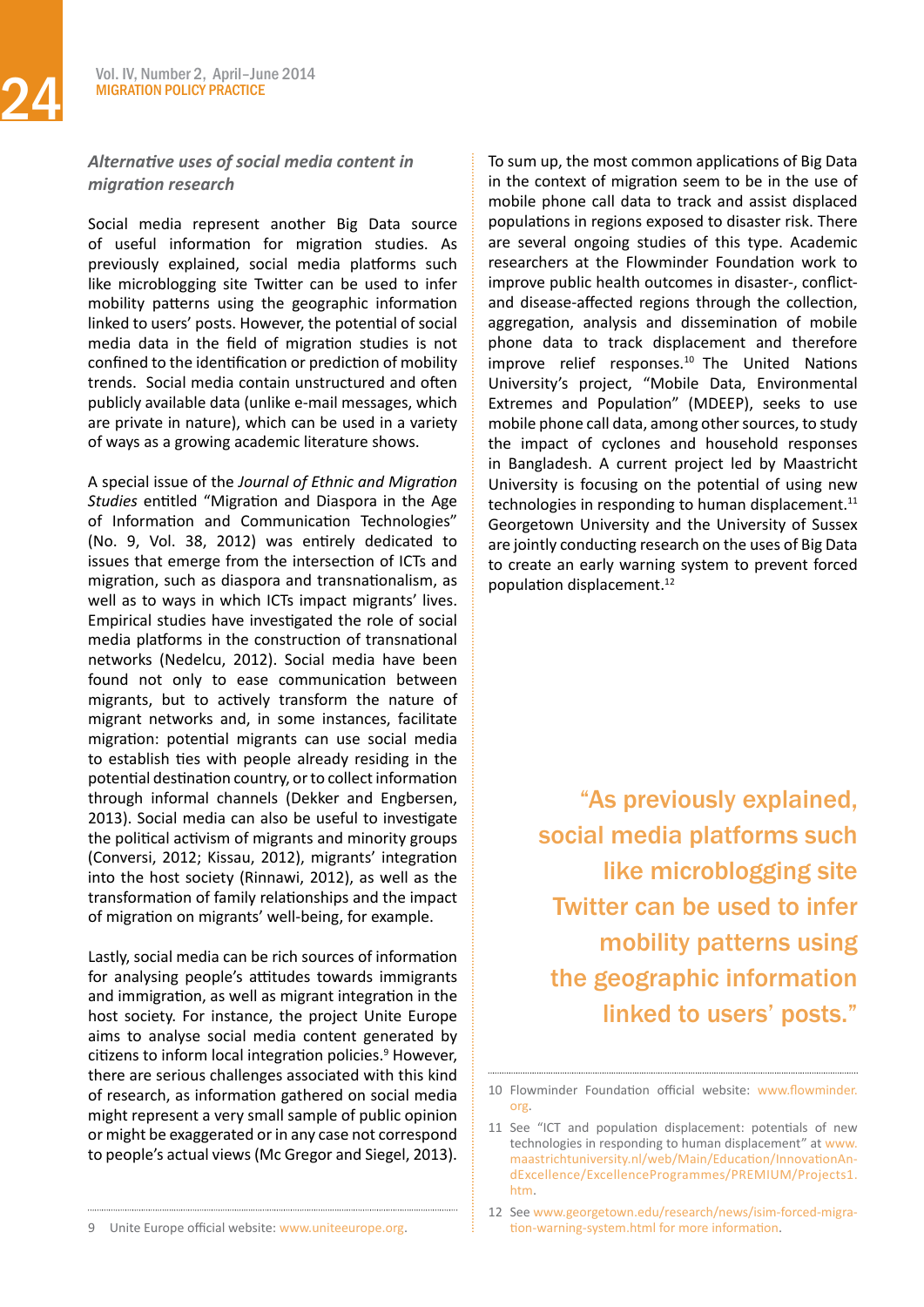| <b>Further potential</b> | and population displacements <sup>13</sup> ;<br>internal and temporary/circular<br>migration forecasting; studying<br>systems for forced migration<br>Creation of early warning<br>migration patterns.                                                                                                                               | remittance-sending activities.<br>Studying patterns of                                                                                                                                                                                                                                                                                                                                                                                                                                                               | forecasting; studying internal<br>Migration tracking and<br>and temporary/circula<br>migration patterns.                                                                                                                                                                                                                                                                                                                                                                                                                                                                                                                       |
|--------------------------|--------------------------------------------------------------------------------------------------------------------------------------------------------------------------------------------------------------------------------------------------------------------------------------------------------------------------------------|----------------------------------------------------------------------------------------------------------------------------------------------------------------------------------------------------------------------------------------------------------------------------------------------------------------------------------------------------------------------------------------------------------------------------------------------------------------------------------------------------------------------|--------------------------------------------------------------------------------------------------------------------------------------------------------------------------------------------------------------------------------------------------------------------------------------------------------------------------------------------------------------------------------------------------------------------------------------------------------------------------------------------------------------------------------------------------------------------------------------------------------------------------------|
| Pitfalls/Challenges      | Privacy and ethical issues;<br>integration of innovative<br>personal security issues<br>collection and analysis;<br>contextual knowledge.<br>external validity; data<br>with traditional data;<br>in conflict situations;<br>selection bias and                                                                                      | and external validity; data<br>Privacy and ethical issues;<br>security issues in conflict<br>situations; selection bias<br>integration of innovative<br>collection and analysis;<br>contextual knowledge.<br>with traditional data;                                                                                                                                                                                                                                                                                  | issues; selection bias and<br>at the local and regional<br>geographic information<br>collection and analysis;<br>external validity; data<br>accuracy of IP-based<br>Privacy and ethical<br>of innovative with<br>levels; integration<br>traditional data.                                                                                                                                                                                                                                                                                                                                                                      |
| Examples of past uses    | location records on 2.8 million SIMs that made at least one<br>the trends in population movement out of Port-au-Prince<br>following the 2010 Haiti earthquake through anonymized<br>(2011) estimated the magnitude of and<br>call in the pre- and post-earthquake period.<br>Tracking post-disaster displacement<br>Bengtsson et al. | identify the determinants of mobile money<br>Identifying modalities and determinants of mobile money<br>receivers) to understand how money is used to share risk<br>in post-disaster situations (in this case, the 2008 Rwanda<br>anonymized identifiers for senders and<br>al. (2013) used data on interpersonal<br>money transfers between 1.5 million subscribers to<br>Rwanda's main telecommunication operator (date,<br>earthquake) and<br><b>Blumenstock</b> et<br>time, value and<br>transfers<br>transfers. | 100 million anonymized users during a one-<br>year period. They also built a model to infer global mobility<br>the self-reported age and gender information of 43 million<br>from repeated logins to Yahoo! Services<br>geographic locations from where e-mails were sent and<br>Zagheni and Weber (2012) estimated age- and gender-<br>specific migration rates using IP-addresses to map the<br>State et al. (2013) estimate short- and medium-term<br>patterns based on the likelihood of migrants moving.<br>predicting migration flows/rates<br>anonymized users.<br>migration flows<br>website of over<br>Estimating and |
| Description              | include information about the time<br>and duration of the call, the calling<br>generated and collected by mobile<br>approximate locations of the caller<br>mobile phone call is made. CDRs<br>network operators every time a<br>and receiving numbers and the<br>Digital records automatically<br>and the receiver.                  | Log of all mobile phone activity,<br>including calls, text messages,<br>money transfer and online<br>purchases.                                                                                                                                                                                                                                                                                                                                                                                                      | addresses of repeated logins to the<br>Geo-referenced data based on IP-<br>same website or e-mail-sending<br>activity                                                                                                                                                                                                                                                                                                                                                                                                                                                                                                          |
| <b>Big Data</b><br>type  | (CDS)<br>Call detail records                                                                                                                                                                                                                                                                                                         | data<br>Other types of mobile phone                                                                                                                                                                                                                                                                                                                                                                                                                                                                                  | slism-9 tnes<br>IP addresses of website logins and                                                                                                                                                                                                                                                                                                                                                                                                                                                                                                                                                                             |

Table 1: Summary of the alternative uses of Big Data in studying migration trends **Table 1: Summary of the alternative uses of Big Data in studying migration trends**



13 Visit [www.georgetown.edu/research/news/isim-forced-migration-warning-system.html](http://www.georgetown.edu/research/news/isim-forced-migration-warning-system.html) and [www.ehs.unu.edu/mdeep](http://www.ehs.unu.edu/mdeep), respectively, for more information about Georgetown University's

13 Visit www.georgetown.edu/research/news/isim-forced-migration-warning-system.html and www.ehs.unu.edu/mdeep, respectively, for more information about Georgetown University's<br>and United Nations University's current resear

and United Nations University's current research projects.

i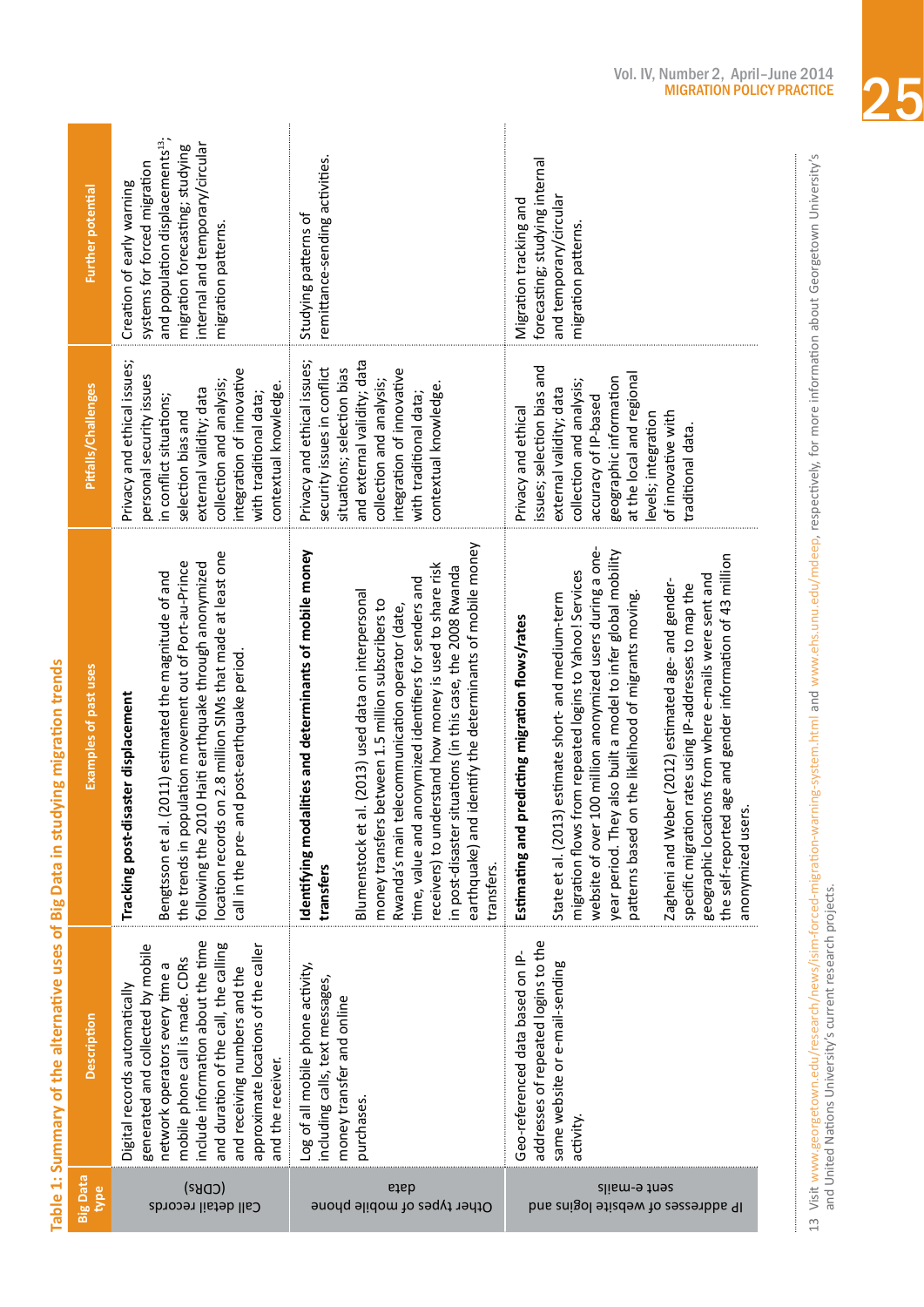Vol. IV, Number 2, April–June 2014<br>MIGRATION POLICY PRACTICE MIGRATION POLICY PRACTICE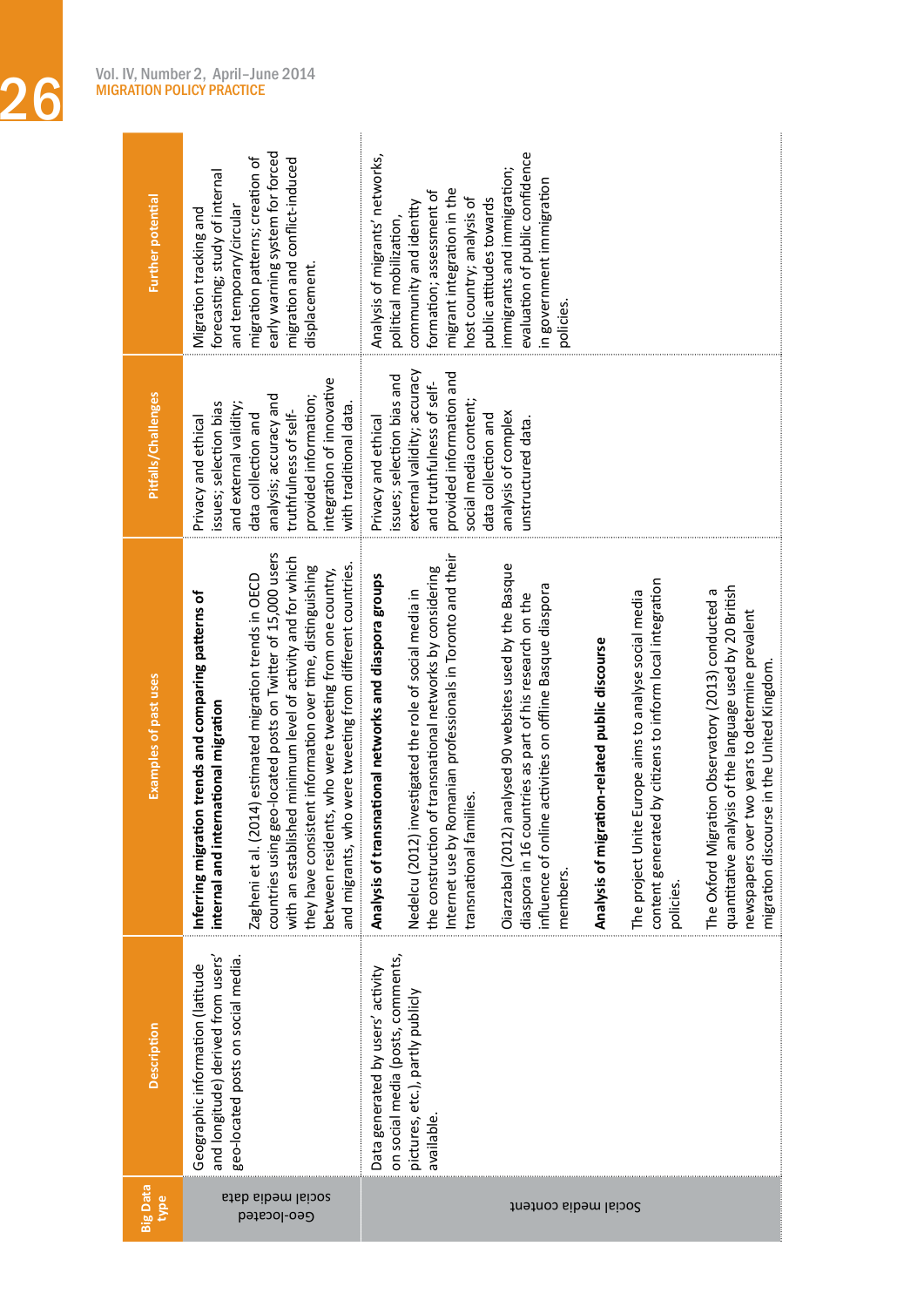# Using Big Data to study migration: Issues and challenges

The use of Big Data in migration research comes with significant challenges. First, there are serious privacy, ethical and human rights issues related to use of data inadvertently generated by users of mobile devices and web-based platforms. Risks to individual rights to privacy can even threaten personal security in conflict situations (Letouzé, 2012). Public concerns over the use of Big Data for any purpose, including research, need to be identified and adequately addressed by policymakers, perhaps through the creation of a regulatory system setting out conditions and limits to access to and use of certain kinds of data.

There are also more general concerns associated with the selectivity and partiality of Big Data. This is sometimes referred to as the "Digital Divide," which refers to the fact that populations' access to and use of digital data tend to vary according to factors such as age, gender and financial condition. The availability of a potentially very large sample does not ensure that the sample will be representative, because data only refers to ICT users – a self-selected sample of the whole population. The risk of "selection bias" inherent in the use of ICT-generated data in migration research undermines the external validity of such studies – although the normally large sample size makes them more likely to be accurate. As a consequence, policies could be informed by partial evidence and nonrepresentative data.

In specific cases, such as in the analysis of information gathered from social media, the impossibility of verifying the truthfulness of the information provided by users can also threaten the internal validity of empirical studies. Data collection and analysis constitute particularly challenging tasks, given the complexity, velocity and volume of Big Data. Further challenges are represented by the integration of innovative kinds of data with traditional ones, the insertion of new studies in existing migration theoretical frameworks (or the creation of new ones) and, more generally, the need to ensure that Big Dataderived knowledge is put in context for policymaking purposes. Finally, infrastructural challenges in datasharing, management and security require more work and communication between researchers and policymakers (King, 2011).

# **Conclusions**

It is widely recognized that policymakers lack timely and comparable data on migration. It is also the case that much migration data is scattered within and between countries and is not always used effectively by policymakers. Big Data alone is not the solution to these challenges, but the examples presented above suggest that Big Data can provide very useful evidence on emerging migration trends. The challenge remains how best to harness the potential of using Big Data. There are still many questions, including how we can make greater and more effective use of Big Data in the study of migratory trends within and across countries, and how Big Data can inform analyses of the impact of migration on the development of sending and receiving States, as well as on migrants' well-being.

The opportunities presented by Big Data in migration research are matched by an equally significant number of issues and challenges which need to be tackled: individual privacy and ethical issues; personal security issues in conflict situations; selectivity and partiality of collected data; infrastructural challenges hindering data collection, aggregation and sharing among researchers for replication of studies; on the methodological side, selection bias and external validity issues; integration of innovative with traditional kinds of data for comprehensive analysis; contextual knowledge for informed policymaking; and, finally, accuracy and truthfulness of users' selfprovided information on social media.  $\blacksquare$ 

# **References**

# ACAPS

2013 *Call Detail Records: The use of mobile phone data to track and predict population displacement in disasters*. Available from [http://www.gsdrc.org/go/](http://www.gsdrc.org/go/display&type=Document&id=5445) [display&type=Document&id=5445.](http://www.gsdrc.org/go/display&type=Document&id=5445)

Ben-David, A.

2012 The Palestinian Diaspora on the Web: Between de-territorialization and reterritorialization. *Social Science Information*, 51: 459–474.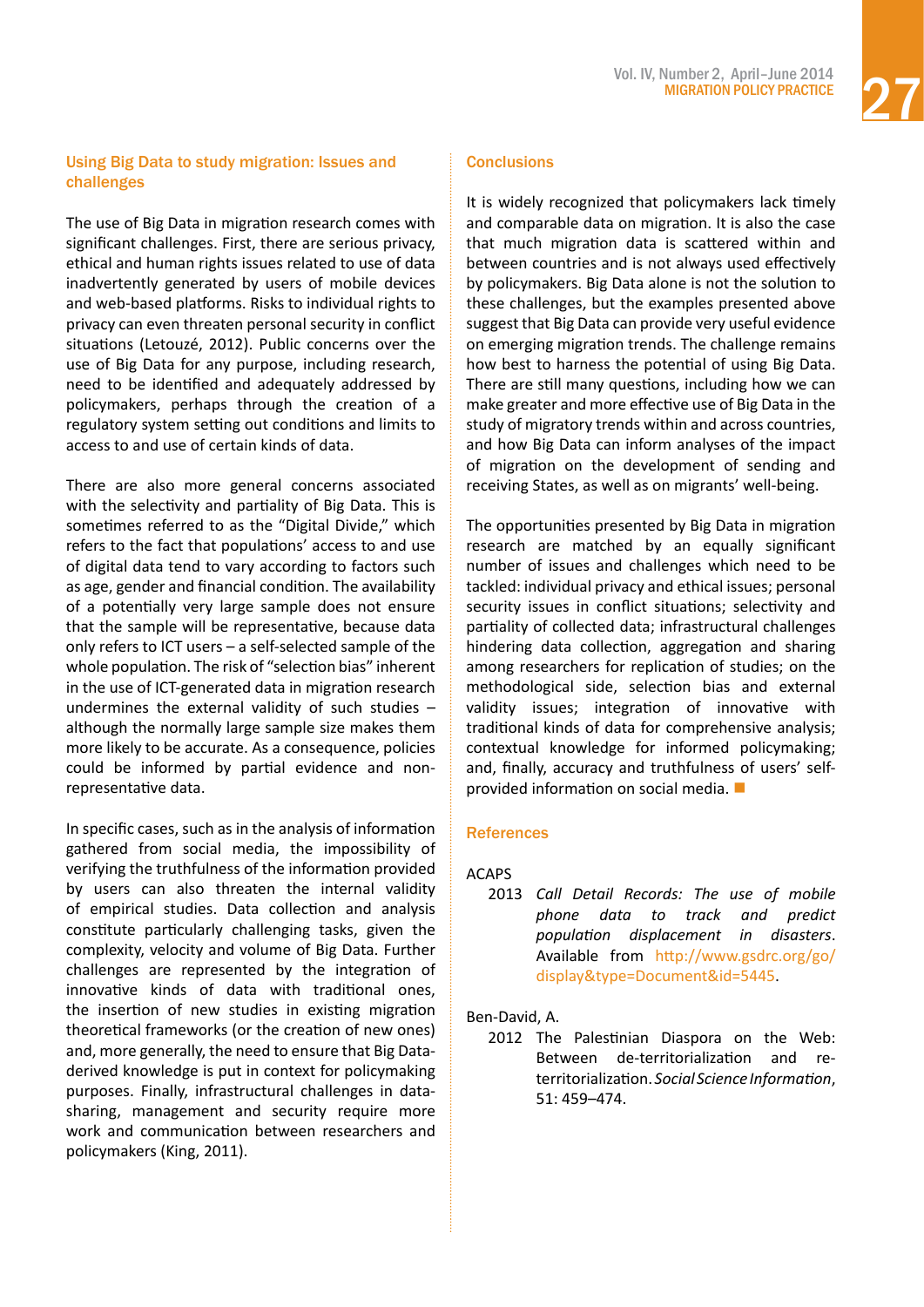# Bengtsson L. et al.

2011 Improved response to disasters and outbreaks by tracking population movements with mobile phone network data: A post-earthquake geospatial study in Haiti. *PLOS Medicine,* 8(8): e1001083, doi:10.1371/journal.pmed.1001083.

### Blumenstock J., N. Eagle and M. Fafchamps

2013 *Motives for Mobile Phone-Based Giving: Evidence in the Aftermath of Natural Disasters.* Available from [www.jblumenstock.com/files/papers/](http://www.jblumenstock.com/files/papers/jblumenstock_mobilequakes.pdf) jblumenstock mobilequakes.pdf.

# Dekker, R. and G. Engbersen

2013 How social media transform migrant networks and facilitate migration. *Global Networks*, doi: 10.1111/glob.12040.

# Eagle, N., Y. de Montjoye and L.M.A. Bettencourt

2009 Community computing: Comparisons between rural and urban societies using mobile phone data. *Computational Science and Engineering*, 4:144–150. Available from [http://citeseerx.ist.psu.edu/viewdoc/](http://citeseerx.ist.psu.edu/viewdoc/download?rep=rep1&type=pdf&doi=10.1.1.183.1723) [download?rep=rep1&type=pdf&d](http://citeseerx.ist.psu.edu/viewdoc/download?rep=rep1&type=pdf&doi=10.1.1.183.1723) [oi=10.1.1.183.1723.](http://citeseerx.ist.psu.edu/viewdoc/download?rep=rep1&type=pdf&doi=10.1.1.183.1723)

# Hilbert, M.

2013 Big Data for Development: From Information to Knowledge Societies. Available from <http://ssrn.com/abstract=2205145>.

# King, G.

2011 Ensuring the data-rich future of the social sciences. *Science*, 331(11):719–721, doi: 10.1126/science.1197872.

# Kirkpatrick, R.

2013 Big data for development. *Big Data*, 1(1):3– 4, doi:10.1089/big.2012.1502.

# Laney, D.

2001 3D Data Management: Controlling Volume, Velocity, and Variety. META Group File 949. Available from [http://blogs.gartner.com/](http://blogs.gartner.com/doug-laney/files/2012/01/ad949-3D-Data-Management-Controlling-Data-Volume-Velocity-and-Variety.pdf) [doug-laney/files/2012/01/ad949-3D-Data-](http://blogs.gartner.com/doug-laney/files/2012/01/ad949-3D-Data-Management-Controlling-Data-Volume-Velocity-and-Variety.pdf)[Management-Controlling-Data-Volume-](http://blogs.gartner.com/doug-laney/files/2012/01/ad949-3D-Data-Management-Controlling-Data-Volume-Velocity-and-Variety.pdf)[Velocity-and-Variety.pdf.](http://blogs.gartner.com/doug-laney/files/2012/01/ad949-3D-Data-Management-Controlling-Data-Volume-Velocity-and-Variety.pdf)

# Latouzé, E.

2012 "Big Data for Development: What May Determine Success or Failure?" OECD Technology Foresight presentation, October 22, 2012, Paris. Available from [www.](http://www.oecd.org/mwg-internal/de5fs23hu73ds/progress?id=O7fS9xGecB) [oecd.org/mwg-internal/de5fs23hu73ds/](http://www.oecd.org/mwg-internal/de5fs23hu73ds/progress?id=O7fS9xGecB) [progress?id=O7fS9xGecB](http://www.oecd.org/mwg-internal/de5fs23hu73ds/progress?id=O7fS9xGecB).

# Lu, X., et al.

2013 Approaching the limit of predictability in human mobility. *Scientific Reports*, No. 3, Article 2923. Available from [www.nature.](http://www.nature.com/srep/2013/131011/srep02923/full/srep02923.html) [com/srep/2013/131011/srep02923/full/](http://www.nature.com/srep/2013/131011/srep02923/full/srep02923.html) [srep02923.html](http://www.nature.com/srep/2013/131011/srep02923/full/srep02923.html).

# Mc Gregor, E. and M. Siegel

2013 Social Media and Migration Research. UNU-MERIT Working Paper Series #2013- 068. Available from [www.merit.unu.edu/](http://www.merit.unu.edu/publications/wppdf/2013/wp2013-068.pdf) [publications/wppdf/2013/wp2013-068.](http://www.merit.unu.edu/publications/wppdf/2013/wp2013-068.pdf) [pdf.](http://www.merit.unu.edu/publications/wppdf/2013/wp2013-068.pdf)

# Nedelcu, M.

2012 Migrants' new transnational habitus: Rethinking migration through a cosmopolitan lens in the Digital Age. *Journal of Ethnic and Migration Studies*, 38(9):1339–1356.

# Oiarzabal, P.J.

2012 Diaspora Basques and online social networks: An analysis of users of Basque institutional diaspora groups on Facebook. *Journal of Ethnic and Migration Studies*, 38(9):1469–1485.

# Oxford Migration Observatory

2013 Migration in the News: Portrayal of immigrants, migrants, asylum-seekers and refugees in national British newspapers, 2010-2012. Report. Available from [http://](http://www.migrationobservatory.ox.ac.uk/reports/migration-news) [www.migrationobservatory.ox.ac.uk/](http://www.migrationobservatory.ox.ac.uk/reports/migration-news) [reports/migration-news](http://www.migrationobservatory.ox.ac.uk/reports/migration-news).

# Rinnawi, K.

2012 'Instant nationalism' and the 'Cyber Mufti': The Arab Diaspora in Europe and transnational media. *Journal of Ethnic and Migration Studies,* 38(9):1451–1467.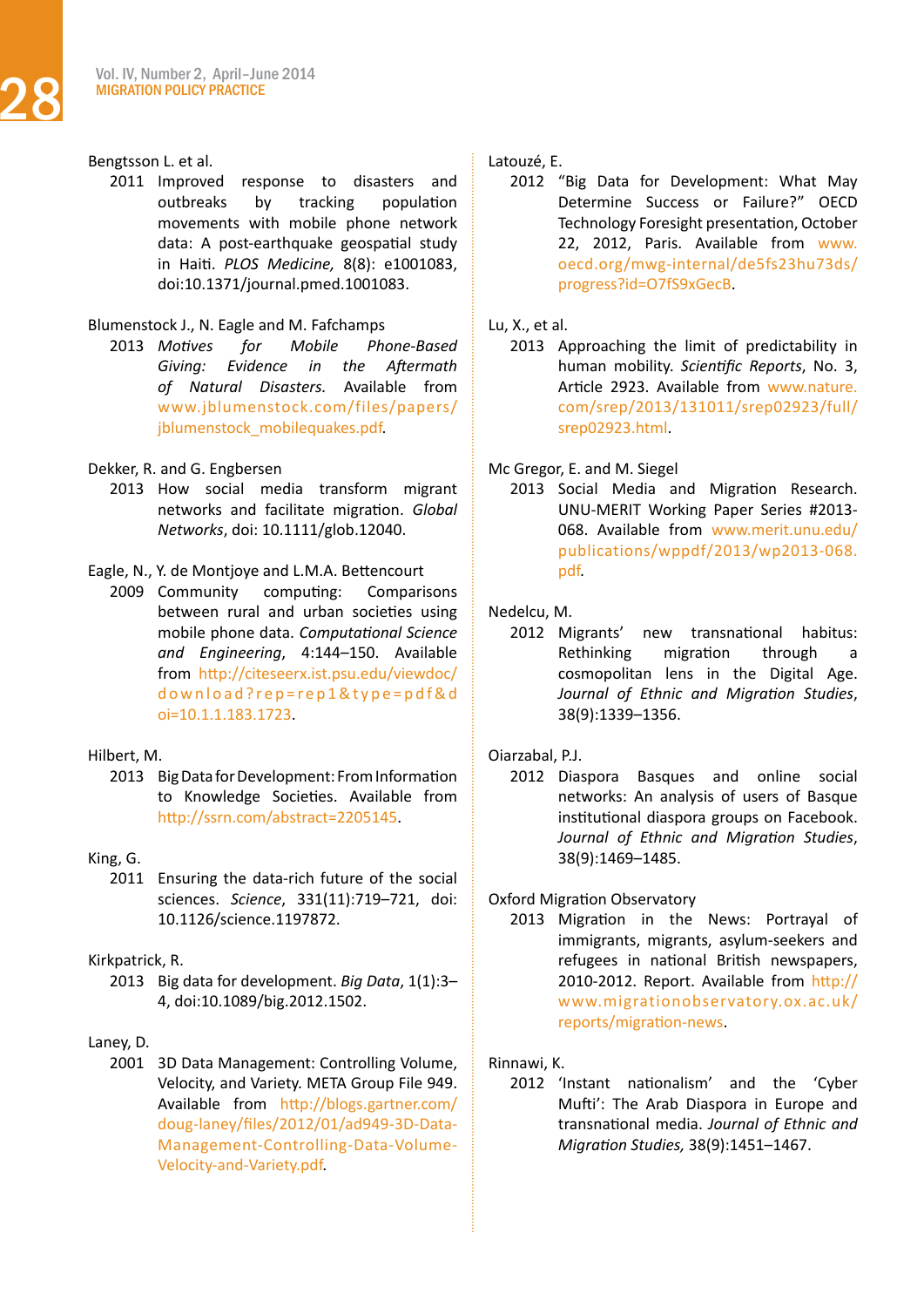

# State B., I. Weber and E. Zagheni

2013 "Studying international mobility through IP geo-location." In: Proceedings of the sixth ACM international conference on Web search and data mining, pp. 265–274.

# UN Global Pulse

2012 *Big Data for Development: Challenges and Opportunities?*, UN Global Pulse, New York Paper. Available from [www.](http://www.unglobalpulse.org/sites/default/files/BigDataforDevelopment-GlobalPulseMay2012.pdf) [unglobalpulse.org/sites/default/](http://www.unglobalpulse.org/sites/default/files/BigDataforDevelopment-GlobalPulseMay2012.pdf) [files/BigDataforDevelopment-](http://www.unglobalpulse.org/sites/default/files/BigDataforDevelopment-GlobalPulseMay2012.pdf)[GlobalPulseMay2012.pdf.](http://www.unglobalpulse.org/sites/default/files/BigDataforDevelopment-GlobalPulseMay2012.pdf)

# UN High-level Panel

2013 Report on the Post-2015 Development Agenda 2013. Available from [www.](http://www.un.org/mwg-internal/de5fs23hu73ds/progress?id=pV59d7bffc) [un.org/mwg-internal/de5fs23hu73ds/](http://www.un.org/mwg-internal/de5fs23hu73ds/progress?id=pV59d7bffc) [progress?id=pV59d7bffc.](http://www.un.org/mwg-internal/de5fs23hu73ds/progress?id=pV59d7bffc)

# Zagheni, E. et al.

2014 Inferring International and Internal Migration Patterns from Twitter Data. *WWW 2014 Companion*, 7 – 11 April 2014.

Zagheni, E. and I. Weber

2012 "You are where you e-mail: Using e-mail data to estimate international migration rates." In: ACM Web Science Conference proceedings, 25 June 2012.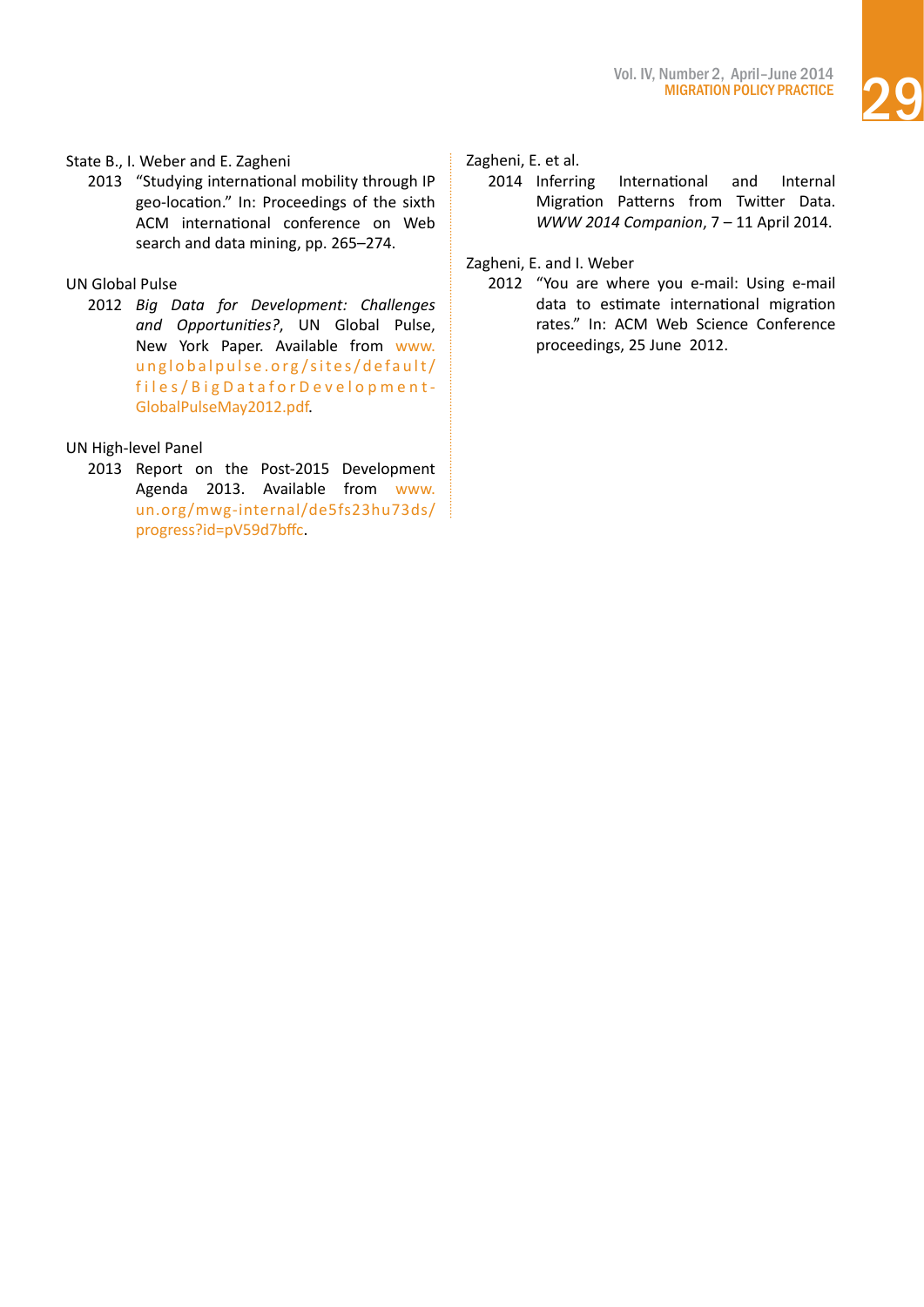<span id="page-29-0"></span>

Evaluating Village Health Funding Mechanisms in Mawlamyinegyun **Township** 2014/66 pages English Available for PDF [download](http://publications.iom.int/bookstore/index.php?main_page=product_info&cPath=41_7&products_id=1147)

The overall objective of this research is to analyse the existing community-based health financing mechanisms in 60 villages in the Ayeyarwady Delta, Myanmar which were previously given access to grants to establish "Village Health Funds" following cyclone Nargis. The evaluation report investigates existing community mechanisms in the township that enable communities to support emergency referrals of pregnant women and children to access health care, in order to provide a basis for further expansion and improved community case management. The outcomes of the research are intended to inform ongoing support for community-based health financing and make recommendations on how to improve their use and sustainability, in order to reduce financial barriers for health access in vulnerable communities. The research uses qualitative and quantitative data and analysis to investigate and report on the following factors: fund status and activities; fund utilization; community perception and contribution; sustainability; and the role of partners. The research reveals that in more than half of the villages, the health funds are still maintained and functioning two years after they were initially set up. This report includes several recommendations regarding successful intervention strategies and suggestions on how support to community-based health financing can be improved.



A New Global Partnership for Development: Factoring in the Contribution of Migration 2014/84 pages/English ISBN 978-92-9068-693-4/ISSN 1607-338X Available in hard copy and for PDF [download](http://publications.iom.int/bookstore/index.php?main_page=product_info&cPath=2_3&products_id=1091)

International migration is frequently discussed in association with development. There are some 232 million international migrants in the world (UN DESA, 2013), and when internal mobility is included this number jumps to one in seven people on the planet. These numbers emphasize the increasing significance of migration. Yet the topic remains a complex phenomenon. Great variations in the conditions faced by migrants are mirrored in its developmental impacts. Furthermore, migration can also be seen as a product of development. From the early movements of hunter-gatherers, to urbanization processes triggered by the industrial revolution, to the movement of health workers triggered by ageing populations, mobility is a core part of the human experience.

When we talk about migration and development in policy circles we tend to focus on how we can enhance the positives and mitigate the negatives. In doing so, there is often more of a focus on the more tangible channels through which migration can impact development: remittances, diaspora engagement and the highly skilled, and less so on other less tangible areas such as social remittances, and the reverse relationship between migration and development, where development impacts migration.

However, these areas merit further investigation, because they lead us to consider what the evidence tells us about how migration, like technology or international trade, transforms realities. Additionally, internal migration has not been given the recognition it deserves within international frameworks, particularly given that urbanization processes are inherently linked to both migration and development.

It is clear that migration should be part of the discussions for the post-2015 development agenda. However we should tread with caution. Migration is also a topic that questions nationalsovereignty and, as such, an emotive and controversial topic in parliaments across the world.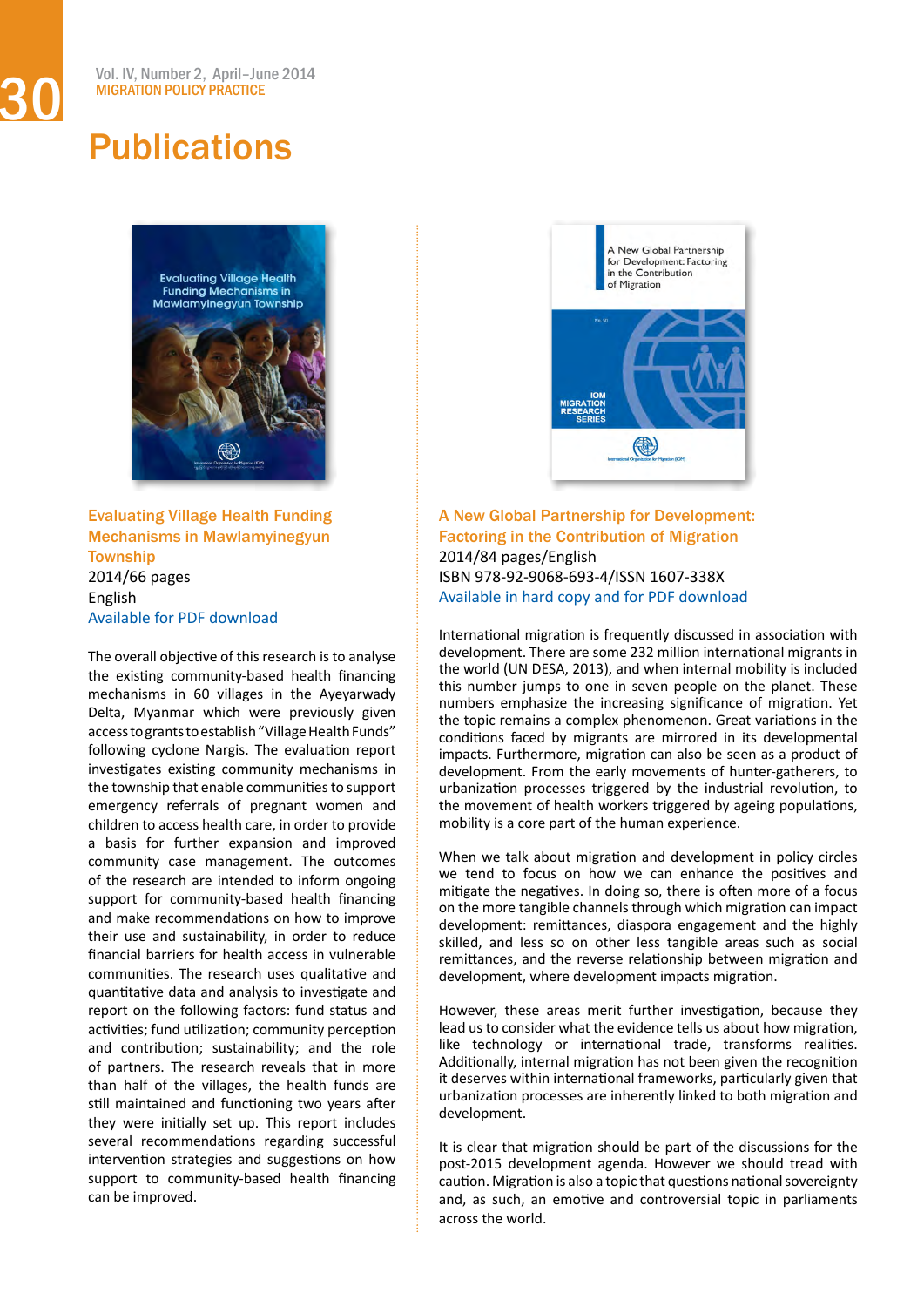



# 2013 Survey on Environmental Migration 2014/2 pages English Available for PDF [download](http://publications.iom.int/bookstore/index.php?main_page=product_info&cPath=34&products_id=1145)

In 2013, IOM conducted a survey on environmental migration among its missions worldwide, as part of IOM's institutional knowledge management efforts and ongoing policy and research work in the area of migration, environment and climate change. The survey reveals the increasing importance and relevance of the issue in many countries and for many IOM offices worldwide. It also demonstrates considerable gaps and needs in terms of data collection and policy response.



Capacity-building Activities on Migration, Environment and Climate Change 2014/6 pages English Available for PDF [download](http://publications.iom.int/bookstore/index.php?main_page=product_info&cPath=34&products_id=1144)

IOM has launched a series of capacity-building trainings targeting mid to senior level policymakers and practitioners active in environmental and/or migration areas. The trainings seek to provide participants with a basic understanding of migration, environment and climate change concepts and terminology as well as concrete tools that can support national and regional policymaking processes. Thisinitiative isin line with the overall IOM's goal to support the integration of human mobility issues within climate change and environmental policies, and, vice versa, the inclusion of climate and environmental concerns within migration processes.



# Centre Africain de Renforcement des Capacités - Synthèse des activités pour 2012-2013 2014/24 pages Français

Peut être téléchargé [uniquement](http://publications.iom.int/bookstore/index.php?main_page=product_info&cPath=41_7&products_id=1146) en PDF

Cette publication résume les activités du Centre Africain de Renforcement des Capacités en 2012-2013. Etabli en 2009 à la demande des Etats Africains Membres de l'OIM, les activités du ACBC relèvent de trois piliers distincts mais étroitement liés. En premier lieu, le Centre fournit une expertise technique en termes de gestion de la migration et des frontières sous la forme d'évaluations, de formations, d'ateliers ainsi que le développement et l'installation du Système d'Analyse de l'Information et des Données Migratoires (MIDAS, auparavant connu sous le nom de SIRP -Système d'information aux frontières développé par l'OIM). Ensuite, le Centre est engagé dans la recherche sur les migrations et le développement d'outils de gestion de la migration. Enfin, le Centre s'efforce de sensibiliser sur les questions de migrations et de gestion des frontières à travers des actions de plaidoyer et de nombreux partenariats.